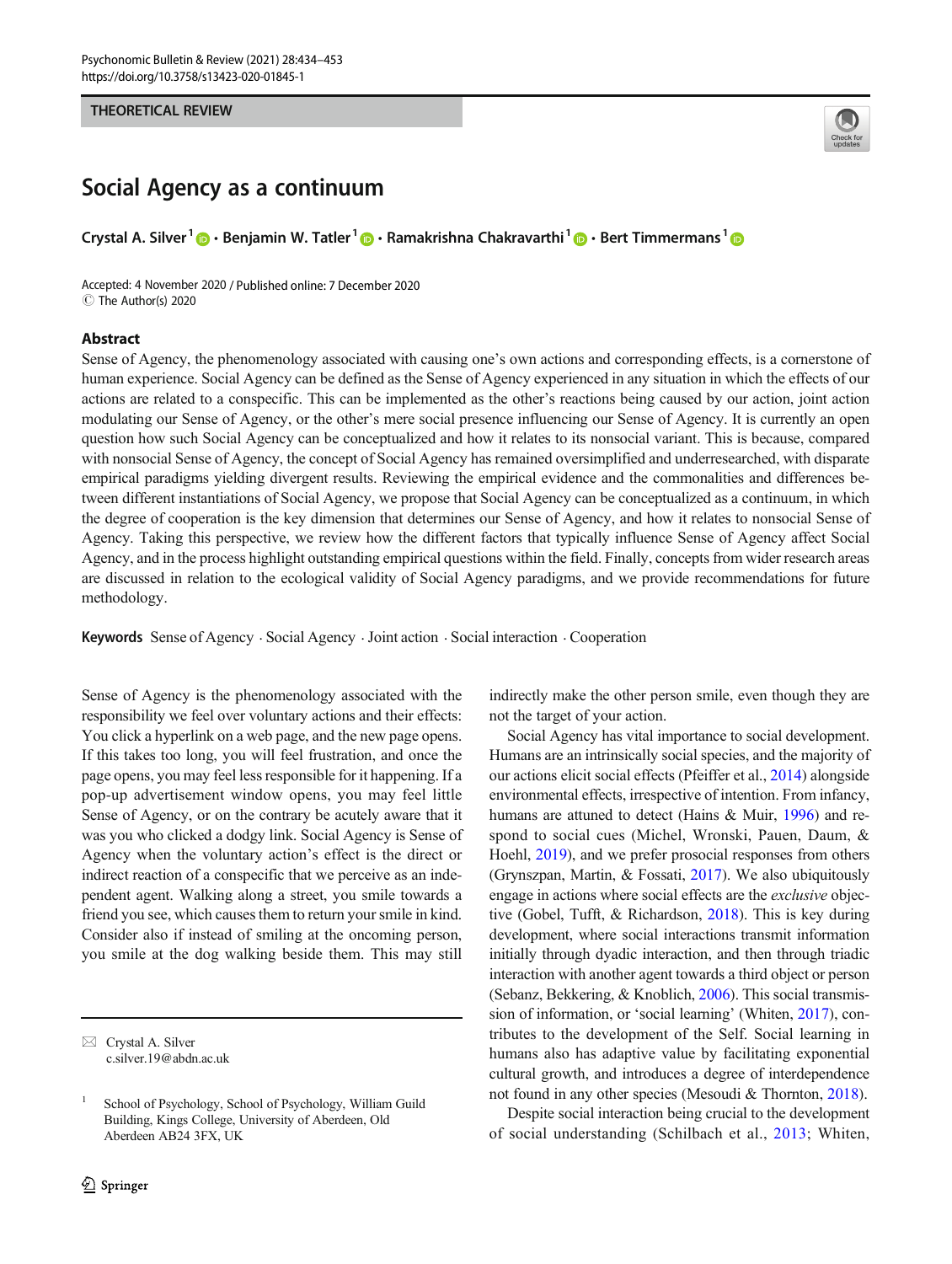[2017\)](#page-19-0), the empirical investigation of Social Agency is still very much in its infancy, and its neurobiological exploration almost nonexistent (but see Buchholz, David, Sengelmann, & Engel, [2019;](#page-16-0) Dumas, Martinerie, Soussignan, & Nadel, [2012\)](#page-17-0). In the extant literature, the term "Social Agency" is loosely used to designate the Sense of Agency in quite distinct situations, such as human–computer interactions, joint action situations, or more diffuse social interactions, without necessarily distinguishing how these situations differ. Here, we bring together these different instantiations of Social Agency and, based on the stark empirical differences in the nature of Social Agency in such situations, propose a novel approach that integrates social and nonsocial agency in one framework. This framework will be based on the underlying properties of the context in which the consequences of the action occurs, on the characteristics of these consequences, and on the beliefs held about the other agent by the person executing the action.

This review first introduces Sense of Agency, and more specifically, Social Agency as a core element of the human experience. Following, we develop a comprehensive picture of the concept of Social Agency. Currently, the empirical view of Social Agency is oversimplified as a uniform construct that applies to all forms of social situations and as such, conflicting results are abundant in the literature. Using an evidence-based approach, this review will instead argue that Social Agency must be viewed as a continuum, where differing contextual and experimental elements influence agency. Specifically, we propose that the degree of cooperation between actors within a social interaction is a key dimension which influences Sense of Agency: The presence of cooperative elements within an interaction enhances agency, whereas social interaction with little to no cooperation diminishes agency.

Re-representing Social Agency as a continuum reconciles existing empirical disparities and crucially highlights unexplored areas within Social Agency as well as unanswered empirical questions brought up by the existing literature. Addressing these gaps and discrepancies would enrich our understanding of Social Agency. A fallout of our model is that it suggests clear experimental approaches to resolve these issues. The review will summarize the outstanding empirical questions for Social Agency and give recommendations for future research.

## Sense of Agency and Social Agency

Sense of Agency is the experience of responsibility over voluntary actions and their effects (Haggard, [2017](#page-17-0); Haggard & Chambon, [2012\)](#page-17-0). A typical example is the responsibility felt over a bulb lighting up when a switch is pressed, or over a ball moving when it is kicked. Sense of Agency is the construct by which we phenomenologically distinguish self-induced actions from actions due to other causes (see Hoerl et al., [2020\)](#page-17-0). If both you and another reach to press the light switch at the same time, what processes are used to determine who caused the bulb to illuminate? Sense of Agency relies on either action prediction or action–outcome comparison (Haggard & Chambon, [2012](#page-17-0)). Action prediction induces Sense of Agency when a predicted outcome matches the experienced sensory feedback (Frith, [2012\)](#page-17-0). Action–outcome comparison is postdictive, inducing Sense of Agency when the experienced outcome, when compared with the action, allows an inference of causality (Moore & Obhi, [2012](#page-18-0)).

Sense of Agency is how we identify our own actions in the world (Hoerl et al., [2020\)](#page-17-0), and is argued to be a cornerstone of human experience (Haggard, [2017;](#page-17-0) van Hateren, [2015](#page-19-0)). Abnormalities in agency have been identified as a contributing factor in an increasing number of clinical disorders (Schimansky, David, Rössler, & Haker, [2010;](#page-19-0) Timmermans & Schilbach, [2014\)](#page-19-0). Depression is associated with deficient Sense of Agency (Haggard & Chambon, [2012](#page-17-0)), whereas schizophrenia is associated with both deficient and misattributed agency (Garbarini et al., [2016\)](#page-17-0). These disparities are argued to induce feelings of helplessness or loss of volition (Haggard & Chambon, [2012\)](#page-17-0). Agency is also of cardinal importance among nonclinical populations because of its central role in society as the foundation for legal responsibility; societies take Sense of Agency into account when holding individuals responsible for unlawful acts (Haggard, [2017](#page-17-0); Hallett, [2018](#page-17-0); Tsimploulis, Niveau, Eytan, Giannakopoulos, & Sentissi, [2018](#page-19-0)).

Crucially, whereas action outcomes and their anticipation are often closely linked to our naïve theories of physics and other material interactions (e.g. electricity), this is not necessarily always the case. Your actions may also cause a corresponding action from someone else, for example having another follow your gaze to an intended object or laugh at your joke. This Social Agency, the responsibility felt over a social effect, can be construed as a specific kind of Sense of Agency (Brandi, Kaifel, Bolis, & Schilbach, [2019\)](#page-16-0), with important distinctions that up until now have remained underspecified. One such distinction between social and nonsocial contexts is that social interactions are much less predictable. Social effects are produced by an independent agent acting under their own volition and therefore contain inherent variance, reducing expectations in relation to action–effect fluency (Pfeiffer et al., [2014;](#page-18-0) Stephenson, Edwards, Howard, & Bayliss, [2018](#page-19-0)). We would expect a light to illuminate immediately upon pressing the switch, whereas when leading another's gaze, we expect them to respond at a time and in a way of their choosing; in fact, when another person reacts too quickly to our actions, we may feel less as the cause of their actions (Pfeiffer et al., [2012](#page-18-0)). This is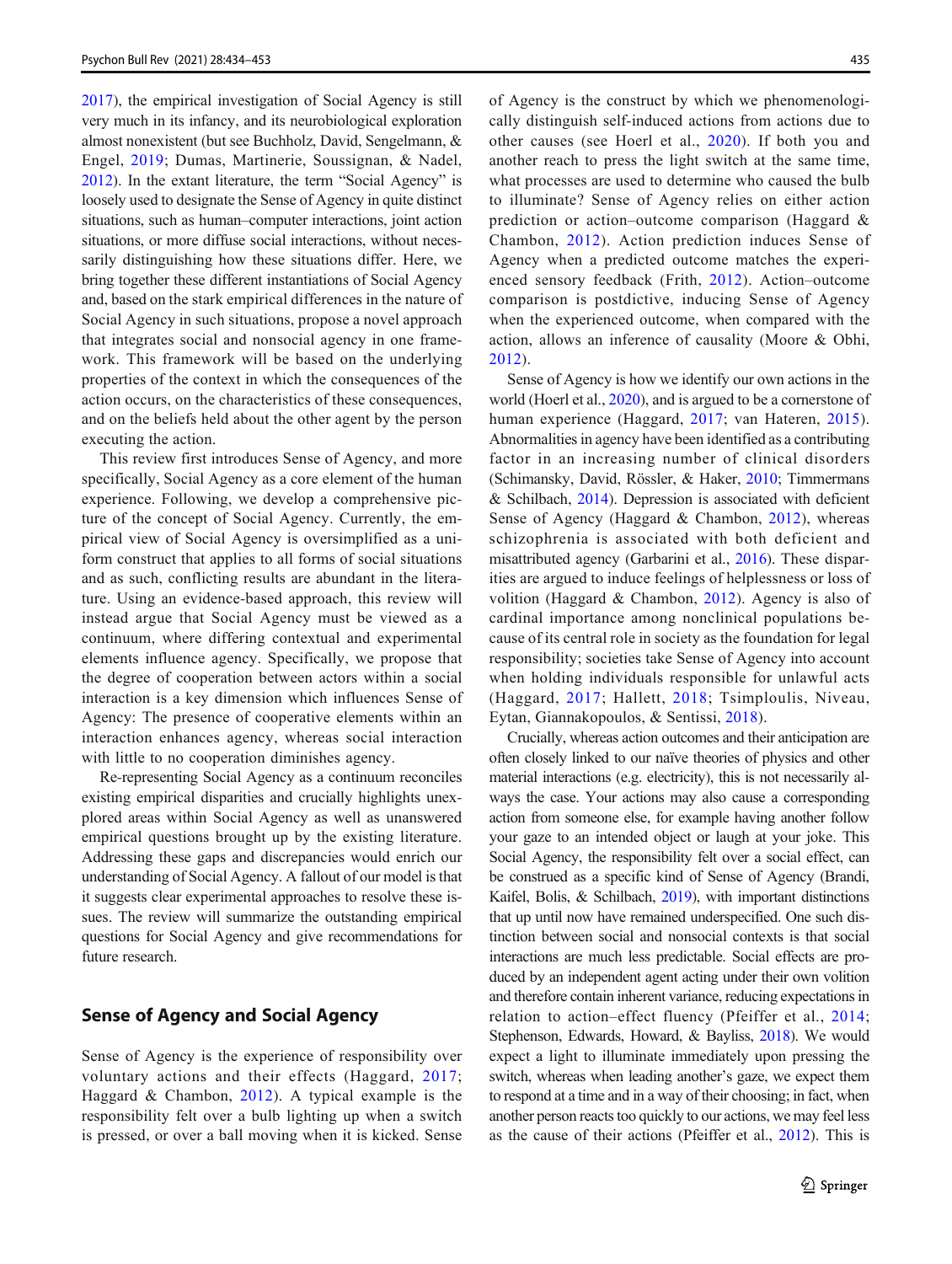relevant to Social Agency specifically as the predictability of the social actor you are interacting with can modulate self-Social Agency (Bolt & Loehr, [2017](#page-16-0)).

This element of high variance in social interactions illustrates why Social Agency should not simply be viewed as a uniform construct. The temporal variance is unpredictable and is modulated by fluid social influences, and can therefore influence Sense of Agency in different ways. Social Agency will hence be experienced distinctly in different social contexts. Most importantly, this is only one example of many complex components inherent in social interactions, which may all influence Sense of Agency. This review will identify key dimensions of social interaction that influence agency and propose that Social Agency forms a continuum centred on one principal dimension: cooperation.

### What is Social Agency?

Explaining Social Agency as the responsibility over a social effect, as in the previous section, is in itself an oversimplification of the construct, which in reality encompasses any situation in which any social aspects have a bearing on how much Sense of Agency you will experience. Another person laughing at your joke provides an easily understood example of what constitutes a social effect. In those circumstances, Social Agency is very much individual: Your action causes an effect produced by another (Social Agency [effect]), even if in reality pure isolationist examples of action–reaction are probably rare. What this example neglects to identify, however, is that there are other distinct circumstances in which Social Agency can arise. A second instance of Social Agency is when two or more individuals act together, forming a joint identity (Social Agency [joint]). For example, when two people reposition a sofa within a room, it can be construed that they are moving the sofa. It is this joint identity which is the defining factor in creating Social Agency under these circumstances, with the effect, the goal of the joint action, not necessarily being social in nature. Finally, Social Agency can simply arise from acting in a social context: being in the presence of another independent agent (Social Agency [context]). Consider, for example, completing the crossword of a newspaper with someone glancing over your shoulder at your progress. In this instance, the other is neither the target of the action (as in [effect]), nor involved in the action (as in [joint]), but their mere presence could influence your Sense of Agency.

It is important to note that "effect," "joint," and "context" should not be seen as categorically distinct types of Social Agency, but rather as different dimensions along which a given situation can vary, and which are neither dependent on each other, nor mutually exclusive. For instance, while moving a sofa, even if the intended primary outcome is distinctly nonsocial, there may be secondary outcomes (stronger feeling of affiliation) that are social, and furthermore the way I am moving with the sofa will, mediated by the overarching action goal, influence the other's movements, also constituting a social effect, just as my actions are their effect. It can even be argued that the mere copresence of two agents, even if they do not directly or indirectly influence each other's behaviour, changes their action affordances in that space (Gibson, [2014\)](#page-17-0), without the need for specific joint actions or social action effects. Drawing such distinctions lies outside of the scope of this review. Instead, the three proposed dimensions will be used to distinguish different ways in which research has operationalized Social Agency, leading to divergent results.

Before delving into the details, we would like to note that, like its nonsocial equivalent, Social Agency is also a layered construct, albeit with more nuances due to its social nature. Low-level, sensorimotor processes inform our prereflective feeling of agency (Balconi, [2010;](#page-16-0) Metcalfe & Greene, [2007\)](#page-18-0). This is debatably correlated (Imaizumi & Tanno, [2019\)](#page-17-0) to, only weakly correlated (Moore, Middleton, Haggard, & Fletcher, [2012\)](#page-18-0) to, or even dissociated (Dewey & Knoblich, [2014;](#page-17-0) Grynszpan et al., [2019;](#page-17-0) Obhi & Hall, [2011a;](#page-18-0) Saito, Takahata, Murai, & Takahashi, [2015\)](#page-19-0) from our judgement of agency, which is a higher-level and reflective process operating through belief-like propositions (Balconi, [2010\)](#page-16-0). An additional, uniquely social, aspect is an evaluative component to this higher level of Sense of Agency, where a sense of moral responsibility causes the evaluation of actions against sociocultural norms (Balconi, [2010;](#page-16-0) Montague & Lohrenz, [2007\)](#page-18-0). For example, when playing music on public transport, the normative behaviour is to use earphones as to not disturb others, whereas listening alone does not require that evaluation. This evaluative component has recently been found to be dissociable from feeling agency (Caspar, Lo Bue, Magalhães De Saldanha da Gama, Haggard, & Cleeremans, [2020\)](#page-16-0), and can reduce selfresponsibility when coerced to perform reprehensible actions. For example, when following an order to administer pain to another, less agency is experienced than when freely choosing to perform the same act (Caspar, Cleeremans, & Haggard, [2018\)](#page-16-0).

While we would like to stress the importance of different levels of agency experience, this review will focus on feeling and judgement of agency, as these are most widely present in the existing body of research, even if sometimes used interchangeably. For both of these levels, the review will address, in a unified manner, studies which scrutinize all three instances of Social Agency ("effect," "joint," and "context"). What will become apparent as the review builds, is that specifically Social Agency (effect), which is arguably a core aspect, in that it may underly all three dimensions, is in and of itself critically under researched.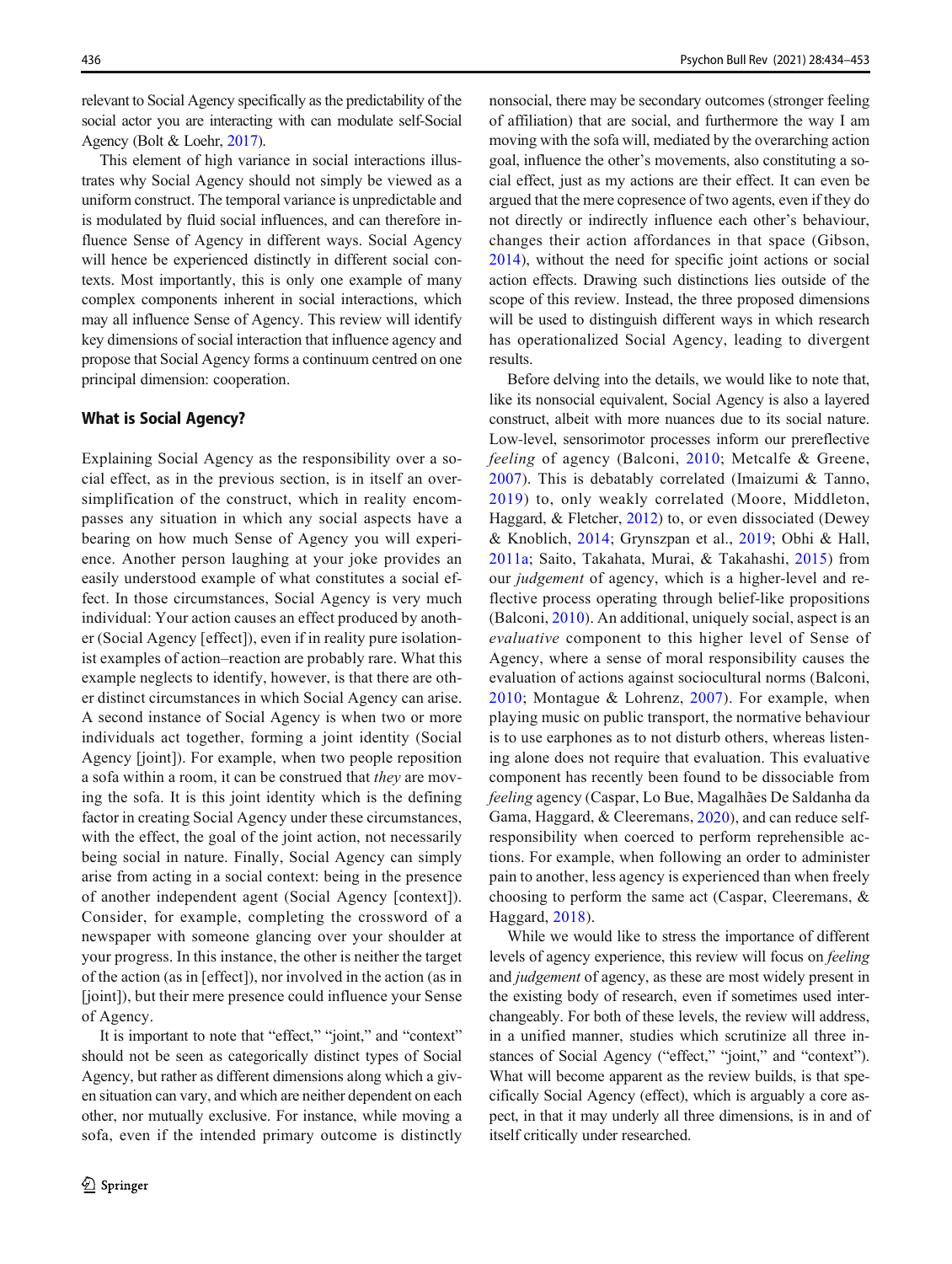#### Issues with defining and measuring Social Agency

#### Conflicting views on Social Agency

As noted above, the different instances of Social Agency are neither dependent on each other nor are they mutually exclusive. Hence, it will come as little surprise that there are widespread disparities in the research and findings on Social Agency, and particularly regarding the definitions of the overall construct. These disparties also manifest as a lack of theories on how specific types of Social Agency relate to each other. Here, we will use a few representative examples to flesh out these concerns:

- Beyer, Sidarus, Bonicalzi, and Haggard [\(2017\)](#page-16-0) state that "the presence of others agents can lead to reduced outcome monitoring and a reduction in individual sense of agency, even in the absense of attributional ambiguity." (p. 144). This stance seems to predict universal reduced Social Agency effects with or without attributional ambiguity, which is not the case (see Obhi & Hall, [2011a](#page-18-0)).
- Pfister, , Obhi, Rieger, and Wenke [\(2014\)](#page-18-0) limit inferences to only predictable social effects, stating that Sense of Agency "not only occur[s] for physical effects in the environment, but also for social action effects, i.e. predictable actions of other agents" (p. 9).
- Authors investigating joint action or cooperative interaction also generally restrict their inferences and describe Social Agency effects within a narrow framework. In joint action, Obhi and Hall ([2011a](#page-18-0)) infer that "when two individuals are involved in bringing about some effect, a 'we' identity is automatically (i.e. pre-reflectively) formed, and both register agency" (p. 662). This does not situate this specific instance of Social Agency within the wider field, and hence a cohesive and comprehensive picture of the construct cannot be developed.
- Finally, in a recent theoretical review, Brandi et al. [\(2019\)](#page-16-0) offer a surprisingly broad, and hence vague, definition of Social Agency: "the sense of self that is gained through the perceived control one exerts over the social world" (p. 18). Previous work rebuts this definition, where it can be the intrinsic lack of control (i.e. the unpredictability of social outcomes) which induces Social Agency effects (Beyer et al., [2017](#page-16-0); Beyer, Sidarus, Fleming, & Haggard, [2018\)](#page-16-0).

It is this lack of cohesion which the proposed continuum framework seeks to address.

#### Difficulties in measuring Social Agency

Social Agency is not only difficult to define, but also to measure. There are intrinsic characteristics of social interactions which confound traditional (nonsocial) measures. For

example, measuring Sense of Agency explicitly (i.e. judging agency) through self-report in joint action is challenging. Direct, explicit measures rely on reporting the selfattribution of action effects: the extent to which one judges oneself as an agent of a particular action and its consequence (Moore et al., [2012](#page-18-0)), but when individuals act together, this judgement is not clear cut, which might reflect the inherent variance and uncertainty in judging Social Agency. Explicit measures are also susceptible to cognitive self-biases, such as the overestimation of self-agency (Tsakiris, Haggard, Franck, Mainy, & Sirigu, [2005;](#page-19-0) Wegner & Wheatley, [1999\)](#page-19-0). These factors make it difficult to unambiguously measure selfagency or joint-agency effects in joint action (for discussion of methodoligcal issues, see Bolt, Poncelet, Schultz, & Loehr, [2016;](#page-16-0) Dewey & Knoblich, [2014;](#page-17-0) Le Bars, Devaux, Nevidal, Chambon, & Pacherie, [2020](#page-18-0)).

The most commonly used implicit measure (i.e. feeling agency: inferring agency from perceptual effects; Imaizumi & Tanno, [2019](#page-17-0)) in Social Agency paradigms is Temporal Binding: the subjective compression of the perceived time interval between an action and its effect (Beck, Di Costa, & Haggard, [2017](#page-17-0); Buehner, [2012](#page-16-0); Engbert, Wohlschläger, Thomas, & Haggard, [2007\)](#page-17-0). Temporal Binding is traditionally measured in two ways: estimation of the perceived interval between action and effect (Engbert et al., [2007](#page-17-0)) or judgements of the perceived time of either action or effect separately (Libet, [2002](#page-18-0)). Only the interval estimation method, where participants verbally (Engbert et al., [2007\)](#page-17-0), or through motor replication (e.g. press and hold the space bar on a keyboard; Stephenson et al., [2018\)](#page-19-0), estimate the interval between action and effect within the same trial, is possible in Social Agency paradigms.

Whilst interval estimation gives a general measure of time compression, Temporal Binding is argued to involve separate action shifts, where perceived action is later than actual action and/or *outcome shifts*, where perceived effect is earlier than actual effect. Therefore, using separate action and effect judgements allows for inspection of these components, which possibly have different underlying mechanisms (see Tanaka, Matsumoto, Hayashi, Takagi, & Kawabata, [2019](#page-19-0)), and is arguably the superior measure (for review, see Wen, [2019\)](#page-19-0). Unfortunately, the standard time-point judgement method cannot be easily used in Social Agency paradigms, as the need to constantly monitor visual informaiton (i.e. an on-screen clock face with rotating hand; Libet, [2002\)](#page-18-0) greatly restricts participants from focusing on any other visual, and indeed nonvisual, information, such as the actions of an interaction partner. Hence, in its current formulation, this method appears unsuitable to assess the temporal binding elicited by Social Agency. However, due to the greater specificity afforded by the time-point judgement method, it would be prudent for future Social Agency studies to determine whether an alternative method of assessing time of events, such as using an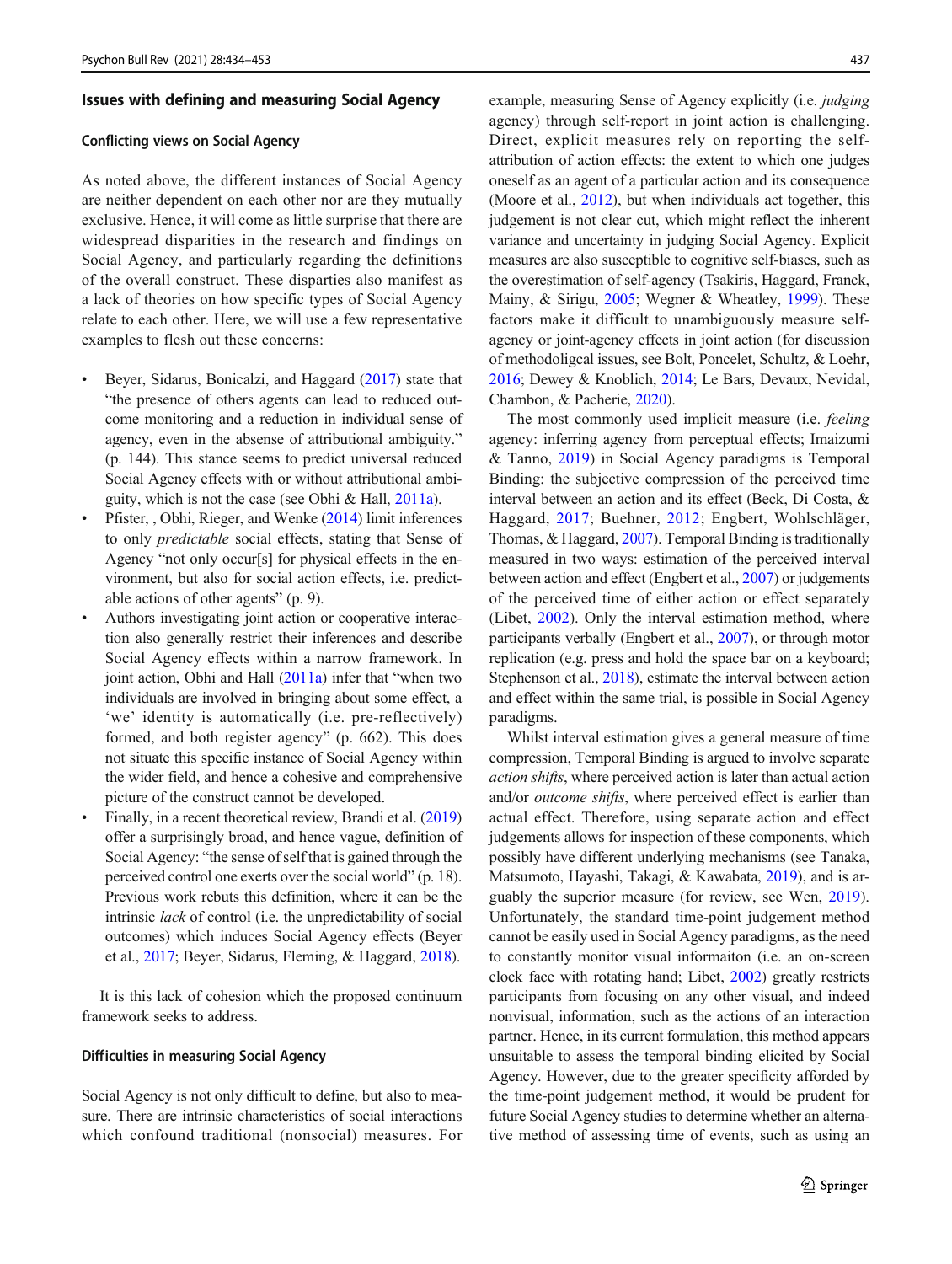<span id="page-4-0"></span>auditory oscillation or metronome instead of a visual clockface, might be more amenable for measuring temporal binding.

These complications may help to explain the somewhat limited measurement methods for Social Agency, compared with the wider set of options available to examine nonsocial Sense of Agency. What is yet to be addressed, however, is how specific experimental factors affect Social Agency, which will be comprehensively covered in the section titled Factors Influencing Sense of Agency.

## Types of Social Agency

As reiterated throughout this review, it is crucial that an evidence-based approach is used when building a comprehensive model of Social Agency. Instead of trying to fit diverging results to the same construct, resulting in widespread disagreements in the field, it is prudent to categorize the existing literature by agency effects (enhancing or diminishing) to extract key elements or dimensions which these paradigms share. The strongest enhancement of agency is found in paradigms where there is a high degree of cooperation between actors, inducing a joint Social Agency (i.e. Joint Agency). Joint Agency is subdivided into instances of 'we' agency (Obhi & Hall, [2011a\)](#page-18-0), where the blurring of self–other distinction enhances agency past the boundaries of the Self, and 'shared' agency, where self–other distinction remains intact, creating a dual sense of agency where one's self agency and Joint Agency coexist (Pacherie, [2012](#page-18-0)). Determining which type of Joint Agency manifests in a paradigm relies, crucially, on whether there is ambiguity over whose action causes an effect. There are further paradigms where agency effects are dependent on the agent's role in a cooperative interaction. In cooperative tasks with clearly defined hierarchical roles, vicarious agency can be induced for the dominant actor over the subordinate's actions. Conversely, in such instances, the subordinate actor's agency is violated, resulting in diminished agency. Finally, 'interfered' agency is found in paradigms where there are illdefined goals or little or no cooperation between actors. In these instances, it is the monitoring of predicted or actual actions of the other which diminishes agency by interfering with self-related processes (Beyer et al., [2017;](#page-16-0) Beyer et al., [2018\)](#page-16-0).

Each of these categories will be explored in this section. The data and observations from studies implementing these distinct paradigms provide the foundation for the development of the concept of Social Agency as a continuum, centred on the key dimension of cooperation. This concept will be explained in detail. The concept will also encompass traditional nonsocial agency so that comparison may be made between that and the Social Agency effects. As natural social interactions are endless in variation, limitations of the continuum

framework will then be outlined in relation to the types of interactions currently being studied (e.g. structured, transient).

## 'We' agency

We are often in circumstances where we must cooperate with others to achieve shared goals (joint action goal; Clarke et al., [2019;](#page-17-0) Sebanz et al., [2006\)](#page-19-0). This may be at an individual (i.e. with interaction partners) or group level. Importantly, in joint action contexts, cooperative physical actions do not have to be congruent to facilitate performance: Sebanz et al. [\(2006\)](#page-19-0), state that joint action is "any form of social interaction whereby two or more individuals coordinate their actions in space and time to bring about a change in the environment" (p. 70). This is true as long as incongruent actions between interaction partners are complementary to the shared aim (Clarke et al., [2019;](#page-17-0) Sartori & Betti, [2015\)](#page-19-0). Interestingly, later in the same paper, when describing agency in the context of joint action, Sebanz et al. ([2006](#page-19-0)) cast agency as a problem of causal ambiguity: "In joint action, such problems of agency arise when one's own and others' actions are carried out at approximately the same time and result in similar effects" (p. 75). In doing so, they clearly indicate that this interaction where action origin is ambiguous is a specific form of joint action, whereby two cooperating individuals do not just share an overarching joint action goal, but do so to a degree where their individual actions have a joint and near simultaneous effect on the environment.

The action ambiguity Sebanz et al. ([2006](#page-19-0)) speak of is one factor which can blur self–other boundaries to the point of inducing 'we' agency. In a joint-action task which introduced an element of ambiguity, it was found that both initiator and responders exhibit Temporal Binding effects over their own actions, but only the initiator reported explicit agency (Obhi & Hall, [2011a\)](#page-18-0). Participants were asked to perform a key press at a time of their choosing 1–6 seconds after onset, and after a further 200 ms, a tone would sound. Once the initiator performed the key press, the responder was required to immediately make an equivalent key press. Measures of Temporal Binding and feeling of causality over the effect (i.e. explicit agency) were taken on each trial. Temporal Binding, but not explicit agency, was observed in both participants both when the roles were assigned on a block-wise basis and also when they were established dynamically trial-wise by who acted first. The dynamic condition greatly increased the ambiguity over whose action caused the effect, inducing 'we', rather than shared agency. The authors, indeed, argued that their findings arose from the automatic formation of a joint agentic identity with blurred self-ness (Obhi & Hall, [2011a\)](#page-18-0).

Moving unintentionally in time with another (i.e. interpersonal rhythmic coordination or 'social synchrony'; Kinreich, Djalovski, Kraus, Louzoun, & Feldman, [2017;](#page-17-0) Launay, Tarr, & Dunbar, [2016](#page-18-0); Reddan, Young, Falkner, López-Solà, &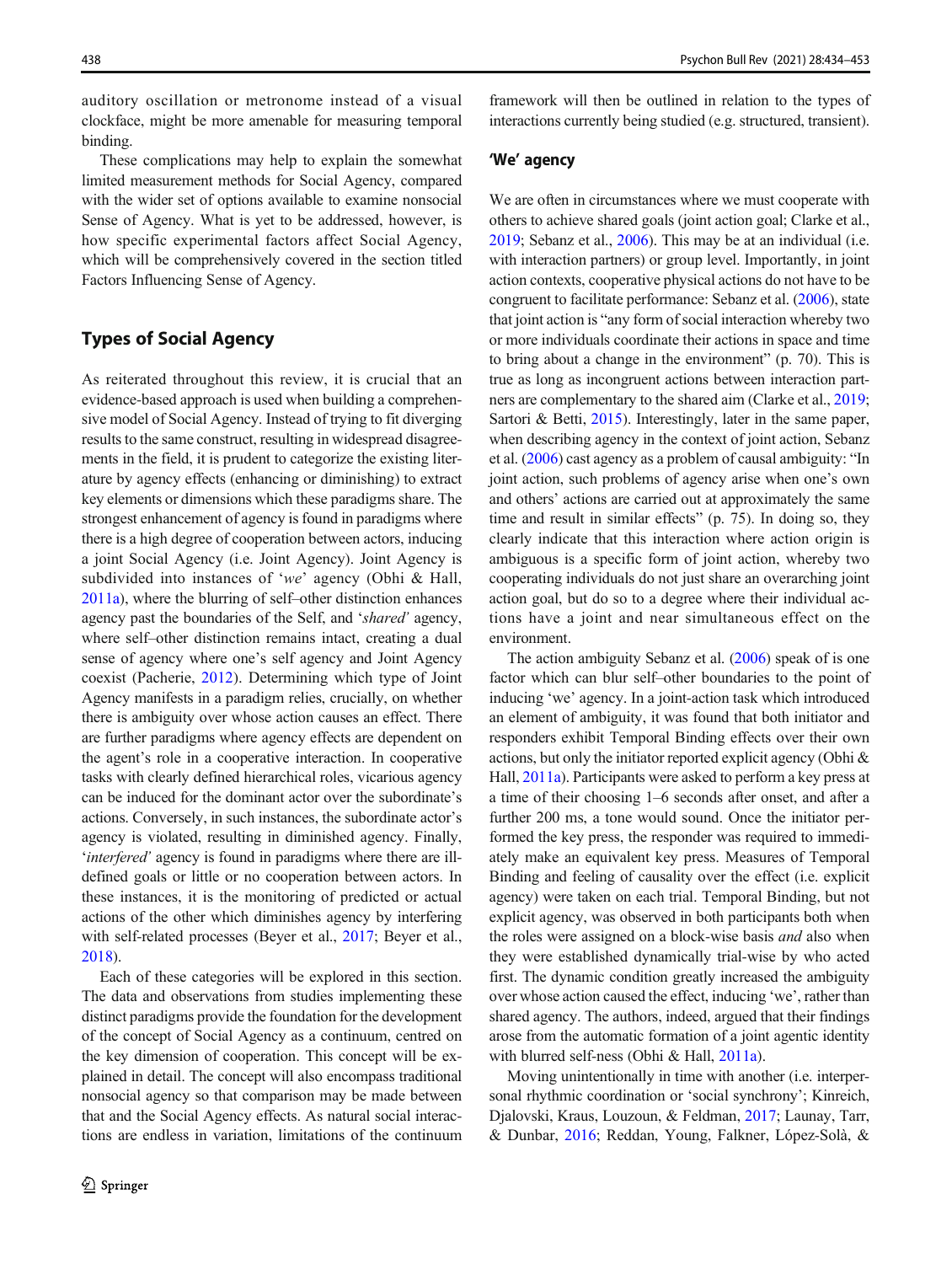<span id="page-5-0"></span>Wager, [2020](#page-18-0); Tarr, Launay, & Dunbar, [2016\)](#page-19-0) can also produce the action origin ambiguity which induces 'we' agency to form between parties. In a task where participants moved their arm in time with a metronome, a confederate, visible onscreen, moved either synchronously or asynchronously at the same time (Reddish, Tong, Jong, & Whitehouse, [2020](#page-18-0)). Participants believed the confederate to be a second participant who was either listening to the same or different metronome rhythm. The ostensible purpose of the study was to understand how people interact over video. When moving synchronously, participants extended their own agency to that of the other's actions, experiencing a degree of agency over these. Taken alone, this could be attributed to vicarious agency—that is, the misattribution of another's action to the self (see the section titled Vicarious and Violated Agency), but interestingly, synchrony was also found to lead participants to report the other having a degree of agency over their own actions. This indicates that some form of Joint Agency (arguably, 'we' agency) was formed. Reddish and colleagues [\(2020\)](#page-18-0) concede that this was contrary to the prediction derived from empirical findings of synchrony with a nonagentic entity, which again establishes Social Agency as distinct from Sense of Agency more generally (see Kalckert & Ehrsson, [2012,](#page-17-0) [2014](#page-17-0)).

Interestingly, it appears that 'we' agency is not established when performing joint action with a robotic partner (Grynszpan et al., [2019\)](#page-17-0). This is part of the wider discussion into whether Social Agency effects are human centric and so will be elaborated on in the section titled [Social Agency With](#page-14-0) [Artificial Agents](#page-14-0).

### Shared agency

In interactions where the self–other distinction is intact, but agents engage in joint action, shared agency is induced. Initiating joint attention with another by leading their gaze is a socially crucial instance of this, which has been studied extensively using eye-tracking methodology (for review, see Caruana, McArthur, Woolgar, & Brock, [2017b\)](#page-16-0).

Leading the gaze of an on-screen face to an intended object was demonstrated to increase Temporal Binding compared with a control condition with a passive face (Stephenson et al., [2018](#page-19-0)). Explicit measures mirrored implicit findings, with increased agency ratings for active, compared with passive, faces (Stephenson et al., [2018](#page-19-0)). Interestingly, Temporal Binding was also increased for a condition where joint attention was achieved without gaze leading. Participants looked towards the intended object at its onset and the on-screen face followed their gaze *incidentally*. This would imply that even initiating joint attention without intention can enhance implicit agency (Stephenson et al., [2018](#page-19-0)). This would suggest that how shared agency is established is not important to the phenomenology of the initiator. However, it is not clear whether the

same Sense of Agency would be experienced if the participant's gaze was led towards the object. Hence, the generalizability of the phenomenology of joint attention for all parties remains untested. Participants in this study also never believed the face on-screen was anything other than computer generated, limiting how social the interaction was perceived. The agency behind computer-generated anthropomorphic characters is an important design consideration when scrutinizing social phenomenon and shall be discussed in the section titled [Social Agency With Artificial Agents.](#page-14-0)

As mentioned previously, some level of coordination is present in all joint action. In a joint-action task, a coordination manipulation demonstrated that instances of mutual coordination between actors increased the level of shared control over the task, compared with instances where only one of the actors had to coordinate with the other (i.e. asymetrical coordination; Bolt et al., [2016](#page-16-0)). This demonstrates that it is the mutuality of coordination, which includes action monitoring and perceptual predictability of the other's actions and its consequences, that induces a sense of shared agency (Bolt et al., [2016;](#page-16-0) Pacherie, [2014\)](#page-18-0).

### Vicarious and violated agency

Joint-action tasks vary in how egalitarian or hierarchical they are (Pacherie, [2012\)](#page-18-0), which can impact Social Agency. Within the literature, there is evidence supporting vicarious agency (Clarke et al., [2019](#page-17-0); Wegner & Wheatley, [1999;](#page-19-0) Wegner, Sparrow, & Winerman, [2004\)](#page-19-0), and enhanced self-agency (Obhi & Hall, [2011a;](#page-18-0) Reddish et al., [2020;](#page-18-0) Weiss, Herwig, & Schütz-Bosbach, [2011\)](#page-19-0) in egalitarian joint-action tasks. Vicarious agency is when authorship of an action performed by another is misattributed to the self (Wegner & Wheatley, [1999;](#page-19-0) Wegner et al., [2004\)](#page-19-0). It has also been found that during egalitarian joint action, implicit Sense of Agency (e.g. Sensory Attenuation: reduction in the perceived phenomenological experience of external events; Beck et al., [2017;](#page-16-0) Weiss et al., [2011](#page-19-0)) increases for both self-action and other-action effects (Weiss et al., [2011](#page-19-0)).

Vicarious agency cannot be solely attributed to circumstances of Joint Agency. Vicarious agency is also exhibited in hierarchical interactions, for dominant actors (Pfister et al., [2014\)](#page-18-0). Self and other Temporal Binding effects were scrutinized in two experiments with well-defined hierarchical roles, where participant pairs were assigned leader and follower roles (Pfister et al., [2014](#page-18-0)). Participants interacted with key presses which produced tones (see Fig. [1](#page-6-0) for trial procedure).

In Experiment 1, the leader performed a key press at a time of their choice, generating a tone. This tone was a "go" signal for the follower to perform a key press, which had to be within a time limit. On each trial, each participant estimated either the Leader Action-Tone Interval (Interval 1) or the Tone Follower-Action Interval (Interval 2). In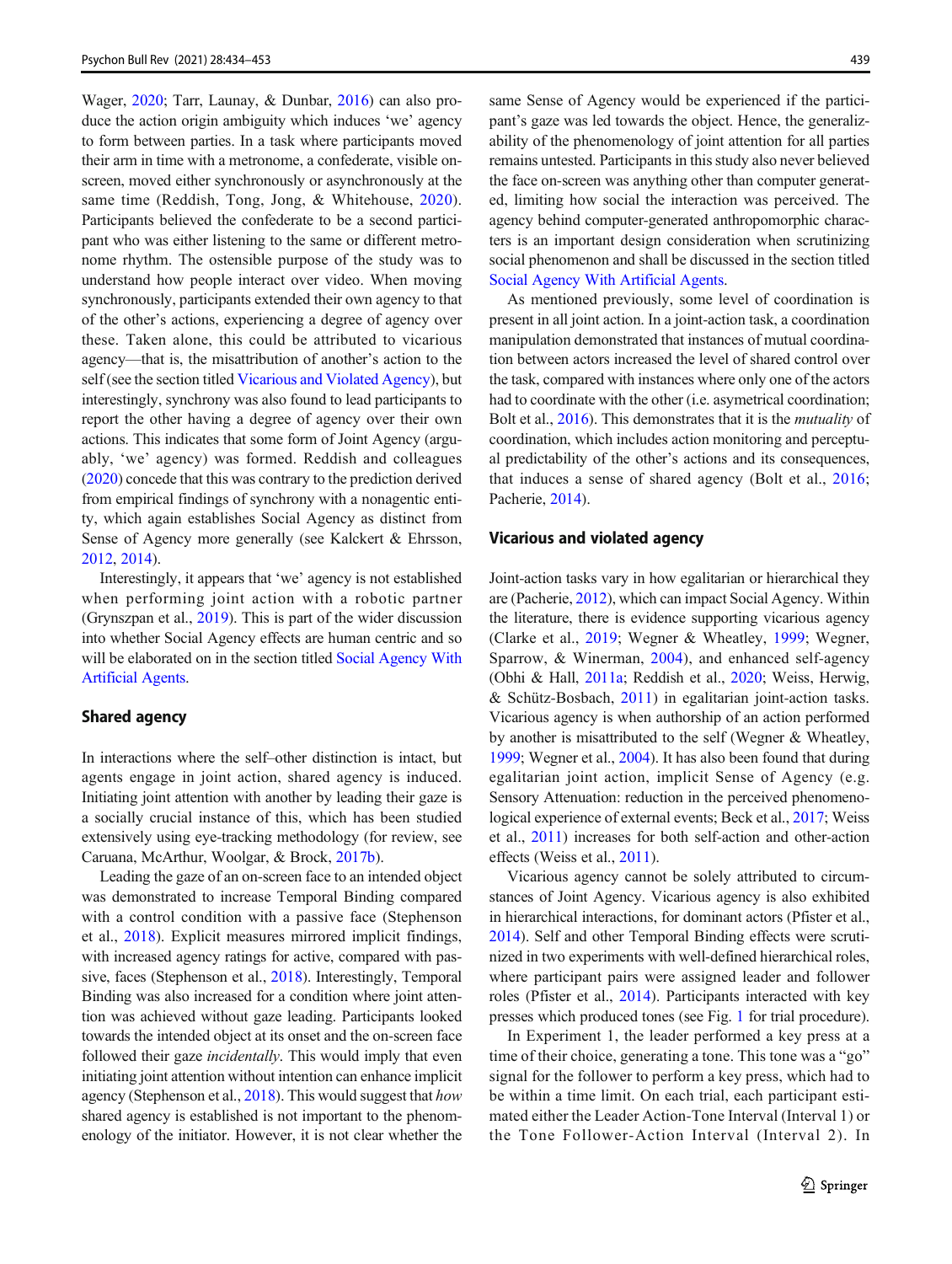<span id="page-6-0"></span>

Fig. 1 Modified representation of the Pfister et al. ([2014](#page-18-0)) trial sequence for Experiments 1 and 2 (grey section Experiment 2 only), showing timing information, actions according to actor roles, and tones

Experiment 2, the follower's key press also generated a tone and this new Follower Action-Tone Interval (Interval 3) was also estimated.

Temporal Binding was consistently exhibited by the leader for their own Action-Tone Interval, which was as predicted (Pfister et al., [2014\)](#page-18-0). Interestingly, leaders also showed binding for the Tone-Follower Action Interval, but only when that action produced its own subsequent tone (Pfister et al., [2014\)](#page-18-0). Pfister et al. ([2014](#page-18-0)) propose that as the leader could choose when to initiate the interaction and their action then prompted the follower to act, this induced vicarious agency over the follower and their action (Pfister et al., [2014](#page-18-0)). In support, leading or following has been demonstrated to activate different parts of the right intraparietal sulcus (Chaminade & Decety, [2002](#page-16-0)), associated with the intention and action monitoring components within Sense of Agency (Pfister et al., [2014;](#page-18-0) Sidarus, Vuorre, & Haggard, [2017\)](#page-17-0).

Arguably, the most interesting component of the Pfister et al. [\(2014\)](#page-18-0) study is the opposing agency effects for the leader and follower roles. The follower never exhibited binding effects for their own or leader action intervals, and no binding was exhibited from either participant for the Follower Action-Tone Interval (3). The follower's volition was restricted, resulting in 'violated' agency, in this paradigm by multiple elements: the overt label of follower, only acting in response to prior actions in each trial sequence, reacting to a prescribed 'go' signal, and the time limit in which to perform the action. This is against prediction, as even without intentionality, the causal links between action and tone should still induce some

degree of binding effects (Buehner, [2015](#page-16-0); Buehner & Humphreys, [2009;](#page-16-0) Imaizumi & Tanno, [2019](#page-17-0); Moore & Obhi, [2012;](#page-18-0) Suzuki, Lush, Seth, & Roseboom, [2019](#page-19-0)). It appears that this violation of agency is powerful enough to override these effects. When evaluating this study, there must also be consideration that the effect of both the leader and follower action is not a direct social response; the interaction is mediated by tones. This not only creates more temporal disparity between actions, but may diminish the perception of how social the interaction actually is, impeding wider inferences relating to Social Agency.

The findings of Pfister et al. [\(2014\)](#page-18-0) have been replicated in other paradigms which defined leader and follower roles (Bolt et al., [2016](#page-16-0); Reddish et al., [2020](#page-18-0)). When a leader dictated the speed of a synchronous arm movement with a follower, the leader experienced vicarious agency over the follower's actions, and conversely, the follower attributed the agency of their actions to the leader (Reddish et al., [2020](#page-18-0)). What is interesting about Reddish and colleagues' [\(2020\)](#page-18-0) result was that the same task with egalitarian roles was found to induce shared agency (see section titled [Shared Agency](#page-5-0) ). Even when engaging in coordinated action, which generally induces shared agency, introducing asymmetrical coordination through leader and follower roles influences how shared or independent each actor rates their own actions. Leaders report independent agency, whilst followers report shared agency, negating their own agentic status (Bolt et al., [2016](#page-16-0)). This demonstrates that even small differences in an actor's role within the same interaction modulates Social Agency effects.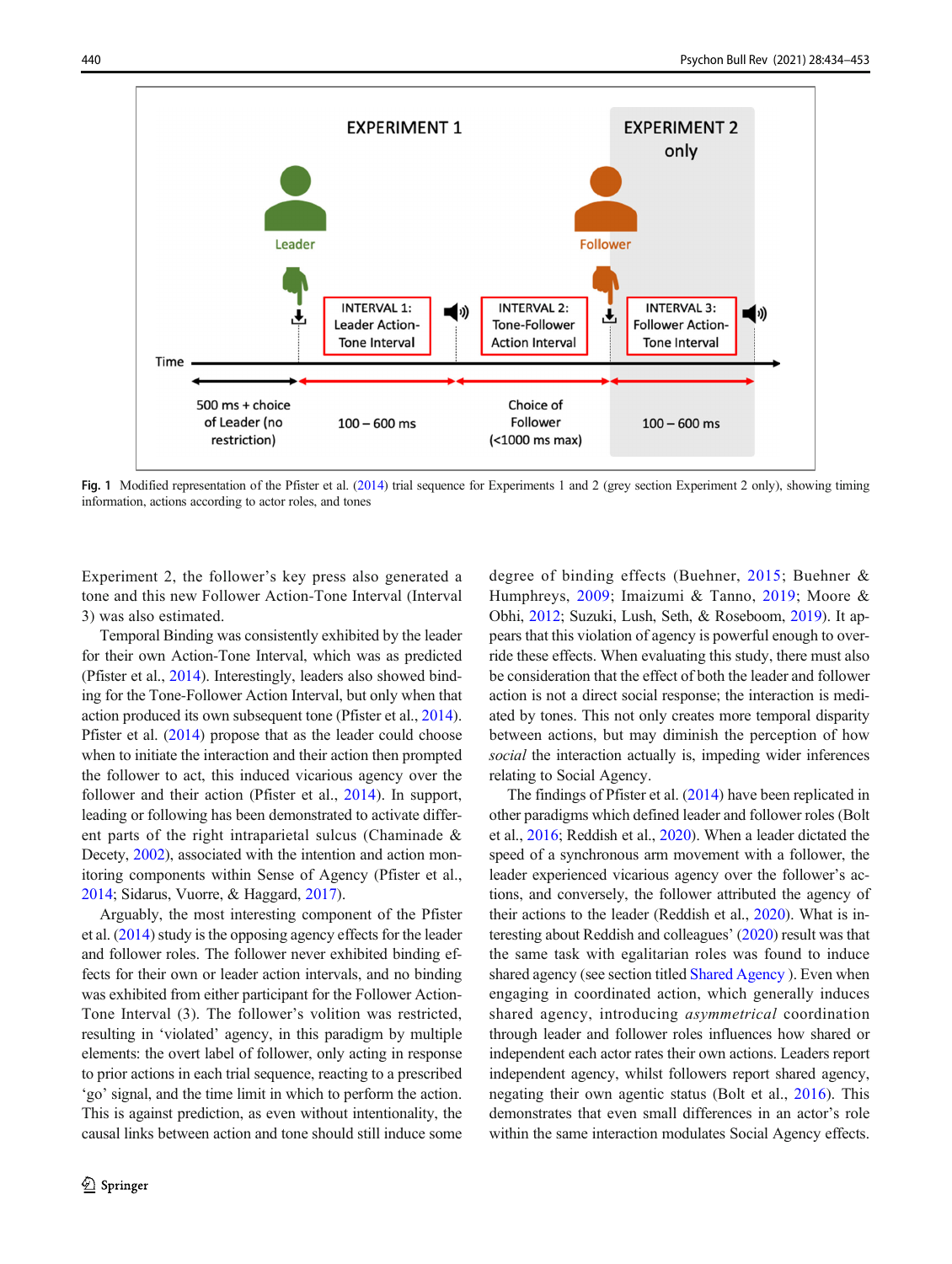#### Interfered agency

Most of our social interactions are loose interactions, whereby a joint goal is not defined beyond exchanging some information or having a nice time together. Typically, such situations may elicit entrainment or other dyadic alignment, but there is rarely any ambiguity about who caused a specific joint action effect, because very often there isn't one. Instead, within the dyad the agents act and react to one another and their actions hence become both causes and effects, often within an overarching nonlinear dynamic.

When interacting with an agent who appears independent (i.e. little or no cooperation), our agency appears to diminish. When participants were led to believe that they were interacting with another person, their explicit agency ratings were reduced (Beyer et al., [2017](#page-16-0)), and it elicited different neural activity from that associated with nonsocial Sense of Agency (Beyer et al., [2018](#page-16-0)). Social contexts were associated with an increase of activity in brain areas responsible for mentalizing processes, including the precuneus (Beyer et al., [2018\)](#page-16-0). The precuneus is most consistently active in mental imagery tasks, including visuospatial perspective taking (Schurz, Radua, Aichhorn, Richlan, & Perner, [2014](#page-19-0)). The authors proposed a model for Sense of Agency where the presence of another independent agent, making their own actions, interferes with action selection (i.e. self-action planning processes; Beyer et al., [2017](#page-16-0); Beyer et al., [2018](#page-16-0)). It is this interference, or action disfluency, that is argued to reduce agency (Beyer et al., [2017;](#page-16-0) Beyer et al., [2018](#page-16-0); Haggard, [2017;](#page-17-0) Metcalfe & Greene, [2007\)](#page-18-0).

A way of improving the agentic status of an actor is to give them an action choice (Pfeiffer et al., [2012\)](#page-18-0). This study investigated the effect of social response latency and presence of joint attention on an explicit measure of Social Agency (Pfeiffer et al., [2012\)](#page-18-0). Participants were seated in a room with a confederate with whom they believed they were interacting behind a partition. They were presented with two everyday objects on either side of a central anthropomorphic avatar whom they believed was controlled by the eye movements of their interaction partner. On each trial, participants fixated on the avatar, then chose which object to saccade to. After a variable interval, the avatar would then either follow gaze to the same object or avert gaze to the other object, establishing joint attention or nonjoint attention, respectively. Participants were then asked to rate the relatedness of the other's action to their own on a 4-point scale, from very related to very unrelated. Results demonstrated gaze following was rated as related to the participant's action, whereas gaze aversion was rated as unrelated; ratings were consistent across latencies. Pfeiffer et al. [\(2012](#page-18-0)) explain these results in relation to valence. As initiating joint attention is seen as intrinsically rewarding and positive (Frischen, Bayliss, & Tipper, [2007](#page-17-0); Grynszpan et al., [2017\)](#page-17-0), this would explain the increase in

relatedness ratings. Conversely, the authors argue that gaze aversion is viewed as negative, which would explain the decrease in the relatedness ratings. However, it is limiting to interpret the results only in terms of valence. Results could suggest that participants were attributing vicarious agency (see the section titled [Vicarious and Violated Agency\)](#page-5-0) to actions which followed their own, with gaze aversion being attributed to the other's agentic status. Both these attributions may explain why relatedness ratings are consistent, even as temporal contiguity decreases: the other is understood to be making a volitional temporal choice, with or without agentic status (Pfeiffer et al., [2012](#page-18-0)). This extended inference ties in with a follow-up experiment which was conducted where the action of the other was restricted to always follow the gaze of the participant. In this experiment, agency decreased linearly beyond a short latency (Pfeiffer et al., [2012](#page-18-0)). With no action choice, the agency attributions (vicarious or agentic) diminish as temporal contiguity decreases, in line with nonsocial findings (for review, see Wen, [2019](#page-19-0)).

Exhibiting a diminished Sense of Agency in social interactions when interacting with an independent agent may also be an underlying factor in wider behavioural phenomenon relating to diffusion of responsibility. Behaviourally, diffusion of responsibility has been demonstrated to reduce an individual's likelihood of assisting in an emergency (The Bystander Effect; Barley & Latanfi, [1968\)](#page-16-0) and effort invested in group tasks (social loafing; Williams et al., [1993](#page-19-0)), whilst conversely increasing aggression (Bandura, Underwood, & Fromson, [1975\)](#page-16-0) and risk taking (Teger & Pruitt, [1967\)](#page-19-0). This reduction in the Agency while acting in social contexts, observed in the behavioural phenomena associated with diffusion of respon-sibility, supports Beyer et al.' [\(2017\)](#page-16-0) model of Social Agency. For a concise summary of the types of Social Agency covered in the section titled [Types of Social Agency](#page-4-0), see Table [1.](#page-8-0)

## Social Agency continuum

The above evaluation of the evidence related to Social Agency allows us to develop a novel picture of the relationship between the different types of Social Agency. We propose Social Agency as a continuum, where various elements of cooperation (e.g. predictability of others' actions) within a social interaction may enhance or diminish Sense of Agency to varying degrees, resulting in 'we', shared, vicarious, violated, or interfered agency. Figure [2](#page-9-0) depicts the proposed continuum, comparing where agency types sit in relation to enhanced or diminished effects. Nonsocial (i.e. environmental) Sense of Agency is used as a theoretical neutral position for comparison. The types of Social Agency are depicted as merging colours to emphasize that Social Agency is a complex construct, where conflicting influences or interaction elements mean that there are no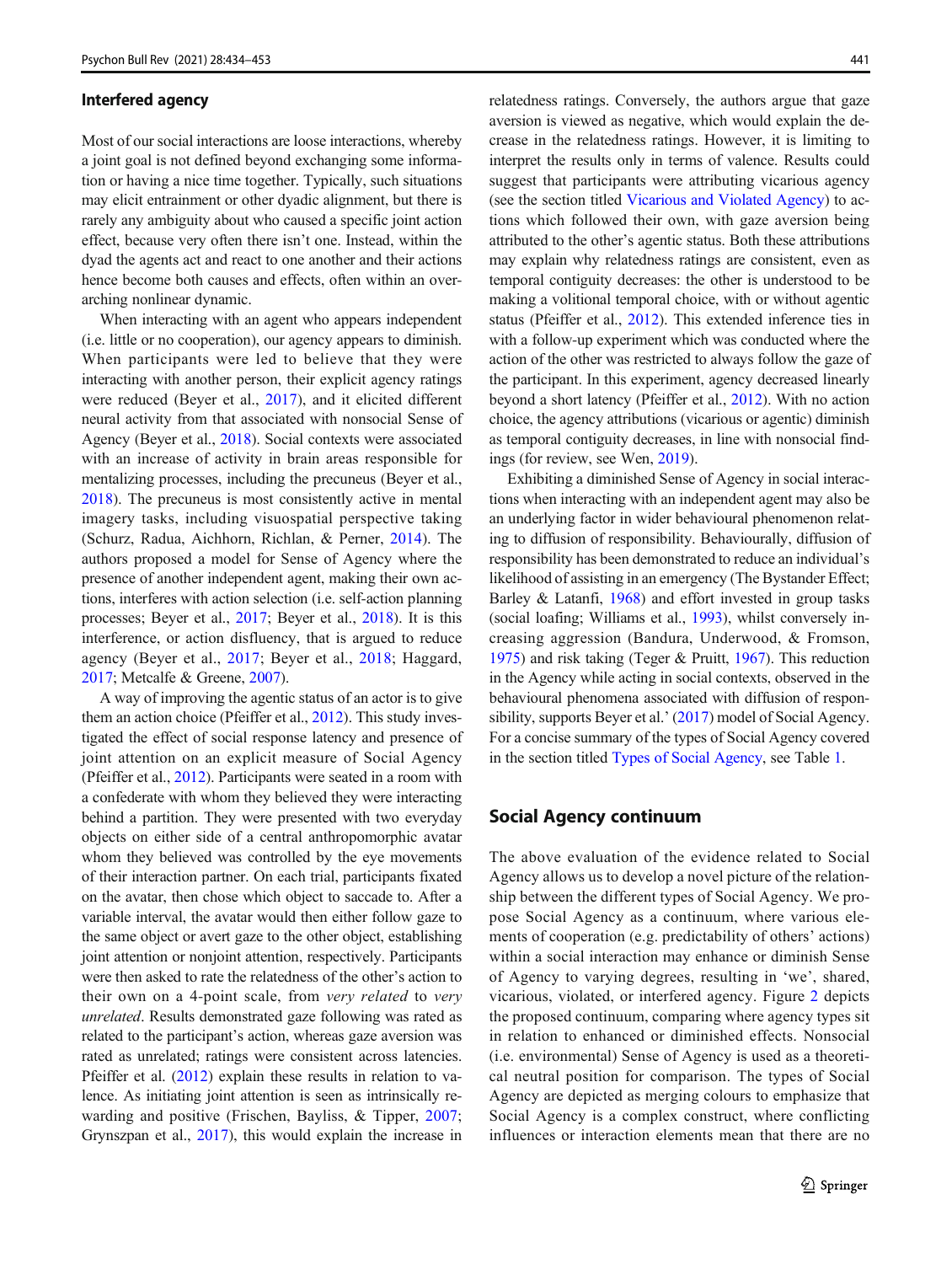| Social Agency<br>type       | Everyday example                                                                                                                                                                 | Study example                                                                                                                                                                       | <b>Explanation/Details</b>                                                                                                                                                                                                                                                                                              |
|-----------------------------|----------------------------------------------------------------------------------------------------------------------------------------------------------------------------------|-------------------------------------------------------------------------------------------------------------------------------------------------------------------------------------|-------------------------------------------------------------------------------------------------------------------------------------------------------------------------------------------------------------------------------------------------------------------------------------------------------------------------|
| 'We' agency                 | In a room with more than one entrance.<br>two people entering, flicking different<br>light switches simultaneously, and<br>wondering who actually caused the<br>light to turn on | Obhi and Hall (2011a)—Dynamic condi-<br>tion where who acted first changed<br>trial-wise, increasing ambiguity over<br>who cause the tone 200-ms later                              | • Joint action<br>• Formation of a joint agentic identity<br>between parties<br>• Egalitarian<br>• Blurring of the self/other boundary                                                                                                                                                                                  |
| Shared agency               | Two people repositioning a sofa within a<br>room                                                                                                                                 | Stephenson et al. $(2018)$ —Initiating joint<br>attention with another on an intended<br>object                                                                                     | • Joint action<br>• Formation of a joint agentic identity<br>between parties<br>• Egalitarian<br>• Duality of the joint identity and of<br>self-identity                                                                                                                                                                |
| <b>Vicarious</b><br>agency  | At work, instructing a subordinate staff<br>member to do a task                                                                                                                  | Pfister et al. $(2014)$ —Leader role in the<br>action/tone interaction sequence                                                                                                     | • 'Leader' roles with free action to initiate<br>interaction<br>• Misattribution of action of another<br>(follower) to self<br>• Hierarchical contexts, distinct roles                                                                                                                                                  |
|                             | Violated agency A superior staff member instructing you<br>to execute a task at work                                                                                             | action/tone interaction sequence                                                                                                                                                    | Pfister et al. $(2014)$ —Follower role in the • 'Follower' roles where there is a restriction<br>of own action in response to an action of<br>another<br>• Restricted volition resulting in not<br>attributing own action to self<br>• Hierarchical context, distinct roles                                             |
| <b>Interfered</b><br>agency | 'How are you?'—Asking an open<br>question whit no expected response or<br>more than one plausible predicted<br>answer                                                            | Beyer et al. $(2017)$ —Making an action to<br>prevent a negative outcome in the<br>presence of another agent who may or<br>may not also act, compared with the<br>same action alone | • Other without expected action, seen as an<br>independent agent<br>• Process of predicting other action interferes<br>with own-action process<br>· Increased cognitive load<br>• Only abiding by social norms (e.g. prosocial<br>response of gaze following) causes any<br>attribution of other's action to own agency |

<span id="page-8-0"></span>Table 1 Summary of types of Social Agency, including both an everyday and empirical example

clean-cut boundaries between the various types; many interactions can move from one Social Agency type to another by simply manipulating one element. As discussed above, most of the extant literature reviewed scrutinizes Social Agency (joint) and (context)—therefore, this continuum is based mainly on these instances. With little empirical evidence for Social Agency (effect), it is not as clear how this instance fits into the model. Conservatively, we can speculate that prosocial responses from another would enhance agency (Pfeiffer et al., [2012;](#page-18-0) Stephenson et al., [2018](#page-19-0)), whilst antisocial responses would diminish agency (Pfeiffer et al., [2012\)](#page-18-0). It is also important to note that this continuum is not a scale and that Social Agency is not one dimensional. As will be discussed later in this section, there are many interaction dimensions critically underresearched in relation to Social Agency, and whilst this continuum is centred around the degree of cooperation in an interaction, as Social Agency grows as a field, it is hoped that more key elements will be incorporated into this model.

Egalitarian social interactions with higher degrees of cooperation are argued to enhance the Social Agency compared with nonsocial agency. Cooperation is of distinct evolutionary and sociocultural benefit, so this comes as no surprise. We speculate that feeling an enhanced Sense of Agency in interactions with mutual goals, responsiveness, and outcomes promotes further engagement in these types of interactions. This aligns with the proposal that humans have a predisposition for cooperation, motivated by "the rewarding nature of the active participation in social interactions" (Pfeiffer et al., [2014,](#page-18-0) p. 135). As multiple parties can achieve larger goals or goals more quickly than any individual, this helps in developing human interdependence and a speed of cultural growth far beyond any other species. This phenomenon, known as Cumulative Culture Evolution, sees generational gains in cultural complexity more than what any individual could achieve (Mesoudi & Thornton, [2018](#page-18-0)).

This review argues that the most enhancing type of Joint Agency is 'we' agency. Above and beyond the forming of a shared agentic identity (as in [shared agency\)](#page-5-0), 'we' agency has an additional component of blurring the boundaries between self and other (Pacherie, [2012\)](#page-18-0). This blurring of the self is experienced not only positively but also pleasurably (Wahn,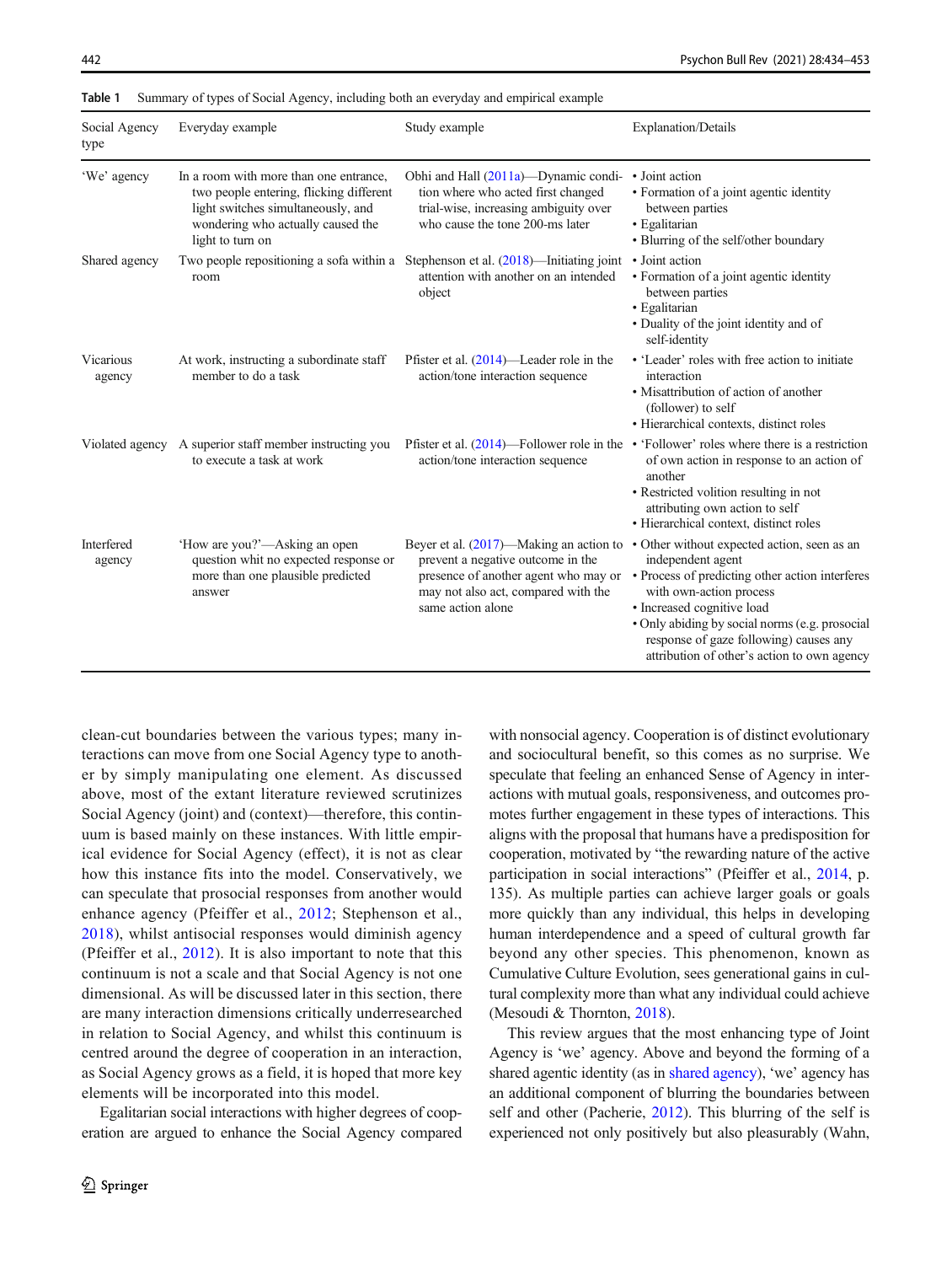<span id="page-9-0"></span>

Fig. 2 Depiction of Social Agency as a continuum of cooperation with enhanced or diminished Sense of Agency effects in comparison to nonsocial agency. Each type of Social Agency that can be induced in an interaction is shown as a different colour along the continuum (e.g.

'we' agency as yellow). The colours deliberately merge to illustrate that these types of Social Agency are not clearly defined categories; the manipulation of one of more interaction elements can shift the kind of agency induced from one to another

Kingstone, & König, [2018](#page-19-0)). The sociological theorist Emile Durkheim regarded this blurring as something called 'collective effervescence', where groups can have a heightened collective emotional excitement not found in individuals (Gabriel, Naidu, Paravati, Morrison, & Gainey, [2020\)](#page-17-0). As an example, imagine the enjoyment of going to a sold-out concert and ponder whether the same music would sound as good in an empty stadium. This blurring could mean that agency expands vicariously to all persons present. Experimentally this has so far only be demonstrated to extend to one other, but theoretically this could be the same for any number of parties.

As discussed in the section titled 'We' Agency, synchrony is a phenomenon which can help induce 'we' agency. As humans have social networks larger than would be expected by our brain size, mechanisms such as synchrony facilitate social bonding (Tarr et al., [2016;](#page-19-0) Tuncgenç & Cohen, [2016\)](#page-19-0), which encourages group cohesion (Launay et al., [2016](#page-18-0)). Social synchrony has been demonstrated in the synchronization of different body movements (see Richardson & Johnston, [2005;](#page-18-0) Schmidt, Carello, & Turvey, [1990\)](#page-19-0) and is pervasive to an extent that it can even override the natural (eigen)frequency of a rocking chair when sitting next to someone (Richardson, Marsh, Isenhower, Goodman, & Schmidt, [2007\)](#page-18-0). This ties in with the benefits of cooperative social interactions and why we jointly experience such interactions (Sebanz et al., [2006](#page-19-0)). It is even possible that mutual synchrony changes an interaction from being perceived as one with independent agents to one with 'we' agency, as in Reddish et al. [\(2020\)](#page-18-0).

Whilst shared agency can also enhance Sense of Agency, the concept of the Self is still intact, and as such, is a modulator

for the degree of agency experienced. This is why shared agency is depicted in the continuum as enhancing, but to a lesser extent than 'we' agency. Shared agency arises once again through a degree of cooperation, in prosocial actions such as leading gaze to initiate joint attention (Frischen et al., [2007;](#page-17-0) Pfeiffer et al., [2014\)](#page-18-0) or mutual coordination (Bolt et al., [2016](#page-16-0)), but in these circumstances, there is no ambiguity over action origin. Initiating joint attention is known to recruit activation of the ventral striatum, a brain area associated with reward-related neurocircuitry (Pfeiffer et al., [2014;](#page-18-0) Rilling & Sanfey, [2011\)](#page-18-0). This area is exclusively activated in social contexts; nonsocial interaction only activates attentional networks (Pfeiffer et al., [2014](#page-18-0)). This demonstrates the uniquely rewarding nature of social interactions (Pfeiffer et al., [2014\)](#page-18-0), which enhance Social Agency (Pfeiffer et al., [2012\)](#page-18-0).

The next two types of agency to discuss are somewhat linked. Vicarious agency is enhanced agency through attributing other's actions to the Self, whereas, conversely, violated agency is where no or little agency is experienced for selfactions. These regularly manifest in the same paradigm, by the introduction of hierarchical roles within an interaction. All of the studies reviewed use leader and follower roles to induce vicarious and violated agency, respectively (Bolt et al., [2016;](#page-16-0) Pfister et al., [2014](#page-18-0); Reddish et al., 2020). Whilst there can be cooperative elements to an interaction, the change in power dynamic is a more salient element in relation to how people experience agency. With distinct roles, the Self is very much intact, and therefore vicarious agency is depicted as having enhancing effects similar to shared agency, perhaps slightly less so. Violated agency is depicted as having the most diminished Social Agency, since an important component of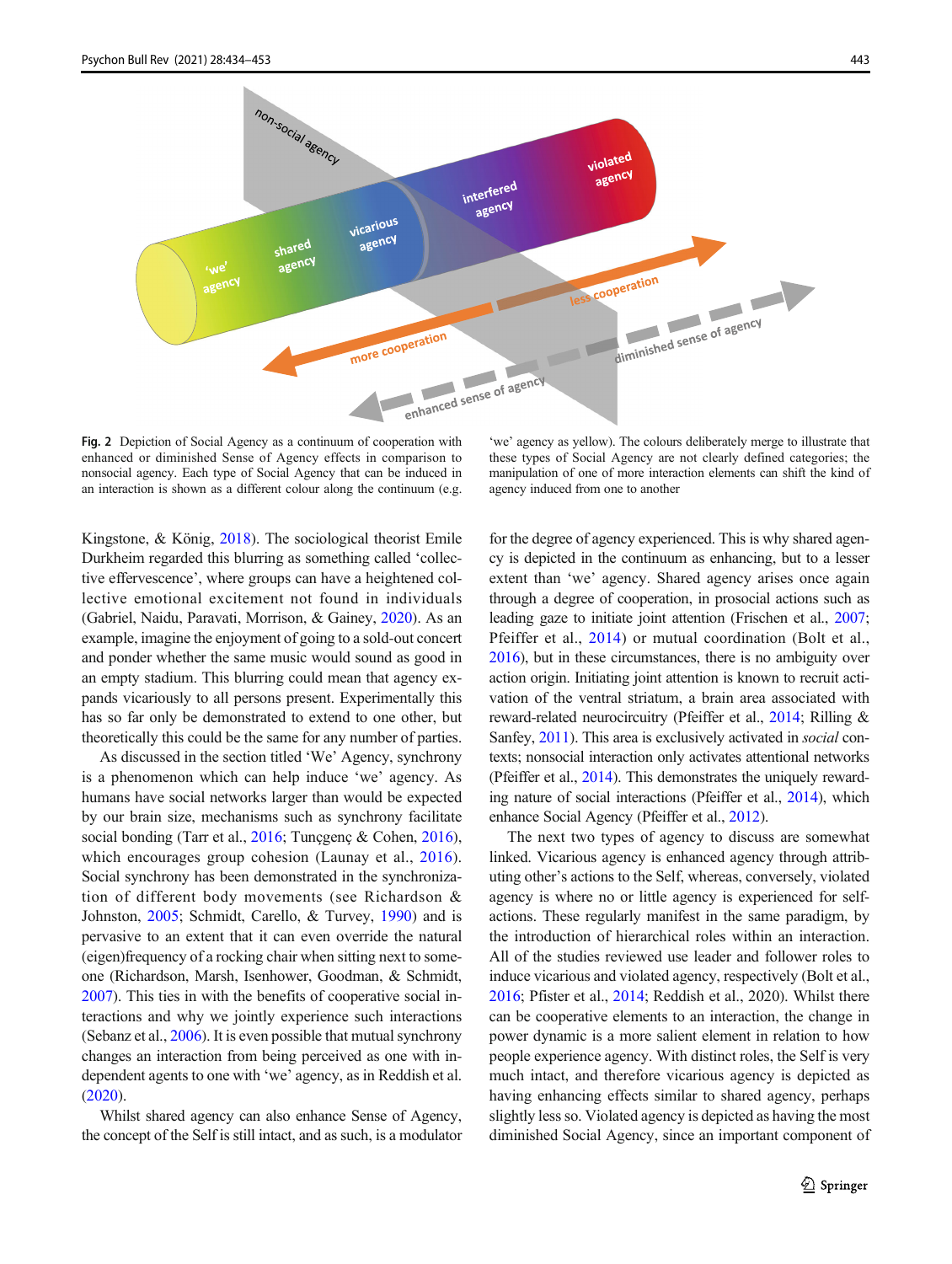agency, volition, is compromised. It is interesting that both subordinate and dominant actors view the subordinate's agency as diminished (Pfister et al., [2014](#page-18-0)). This could also explain why robotic interaction partners may not be attributed with an agentic status (see section titled [Social Agency With Artificial](#page-14-0) [Agents\)](#page-14-0); actions are perceived to be preprogrammed and not generated through free will.

Interactions with little or no cooperation also diminish Social Agency, as having to predict actions in these circumstances is much harder, interfering with self-agentic processes. Without any consensus between parties as in cooperative interaction, conspecific effects (i.e. the responding actions of another) are far less predictable than environmental effects, and hence engender diminished Social Agency. As the empirical evidence demonstrates, there may once again be vicarious agency from an initiator in an interaction over the response of another, but that this is only exhibited when the response is a chosen prosocial response (as in Pfeiffer et al., [2012\)](#page-18-0). As we are a socially driven species, when no other predictive cues can be relied upon, the expectation of another performing a prosocial response prevails (Grynszpan et al., [2017\)](#page-17-0), and a positively valenced self-serving bias attributes this to the initiator (Wang et al., [2017](#page-19-0)). Conversely, chosen antisocial responses are attributed to the agentic status of the other (Pfeiffer et al., [2012](#page-18-0)). This is interesting because it is something which has been demonstrated to be capable of changing dynamically (Pfeiffer et al., [2012\)](#page-18-0).

From the limited empirical evidence and continuity with other social psychology and sociological theories, this review argues that viewing Social Agency as a continuum mediated by degree of cooperation is the model which best fits what we currently know. That being said, it is important to acknowledge the limitations of this theory; there are still a host of unexplored interaction dimensions within Social Agency (see Box 1 for an overview of social interaction dimensions). For example, how Social Agency is influenced in larger-scale group interaction is completely unknown; current empirical investigation focusses exclusively on individual (dyadic) interactions. Even within this individual parameter, there is a scarcity of studies with clearly defined roles that would replicate a hierarchical interaction structure. Also, within cooperative contexts the association between partners has so far always been of a novel, transient nature, limited to that experiment. Pacherie ([2012,](#page-18-0) [2014\)](#page-18-0) identifies the longevity of association between partners to be a key dimension of cooperative interaction. Hence, establishing paradigms with repeated sessions or using participants with preexisting rapport would allow testing the influence of longer-term associations. Furthermore, it remains to be seen to what degree Social Agency is determined by the relative pivotality of each agent in a cooperation. Pivotality, which refers to the degree to which an individual can impact the outcome, can be influenced by several factors, like roles, symmetry, or synchronicity of actions. In a recent paper, Le Bars

et al. ([2020\)](#page-18-0) show that individual versus collective Judgements of Control (JoC) are differentially sensitive to manipulations of agents' pivotality.

#### Box 1 Dimensions of social interaction

#### Structural dimensions

| Physical                       | $\left\langle - - - \right\rangle$ | Virtual            |
|--------------------------------|------------------------------------|--------------------|
| Cooperative                    | $\lt -  >$                         | Independent        |
| Individual                     | $\langle - - - \rangle$            | Group              |
| Small-scale                    | $\lt -  >$                         | Large-scale        |
| Generalized                    | $\lt -  >$                         | Specialized        |
| Egalitarian                    | $\lt -  >$                         | Hierarchical       |
| Equal pivotality               | $\lt -  >$                         | Unequal pivotality |
| Transient                      | $\lt -  >$                         | Stable             |
| Normative                      | $\langle - - - \rangle$            | Novel              |
| Simple                         | $\langle - - - \rangle$            | Complex            |
| <b>Motivational dimensions</b> |                                    |                    |
| Self                           | $\leftarrow - - >$                 | Group              |
| Cooperative                    | $\langle - - - \rangle$            | Competitive        |
| Goal                           | $\langle - - - \rangle$            | Enjoyment          |
|                                |                                    |                    |

Adapted and expanded from Pacherie's [\(2012,](#page-18-0) [2014](#page-18-0)) work on joint actions, dimensions of social interaction are defined and categorized into structural or motivational aspects. Little is still known about how each of these dimensions influence Social Agency and if the influences of different dimensions are congruent or conflicting with each other.

With social interactions being capable of involving dimensions on different levels of functionality, opposing ends of the same dimension may also be within one interaction. Take, for example, a chess game: There has to be a certain level of cooperation, where players take turns to make a move and adhere to the rules, but there is also a *competitive* element, as each player wants to win. What defines the interaction is ultimately the level which has the strongest motivational element (see Cho et al., [2020\)](#page-17-0), so in the instance of a chess game, the competitive influence will be stronger than the cooperative.

There is also a scarcity of studies scrutinizing competitive social contexts (see Cho, Escoffier, Mao, Green, & Davis, [2020\)](#page-17-0). With competition being another aspect intrinsic to human society, it is of utmost importance that we learn more about how this affects Social Agency. Competition brings with it conflicting agency influences which are identified in this review: The positive self-bias could enhance Sense of Agency in victory and diminish in defeat, but the nature of competitive contexts could enhance self–other distinction, increasing interference and diminishing agency even more. Group contexts would complicate things further by introducing levels of both cooperation and competition to the same interaction, where individuals work together cooperatively to then compete as one identity against another. As joint cooperative–competitive contexts are prevalent in all aspects of life, from recreational sports to employment, this would offer a highly relevant aspect to conduct research on.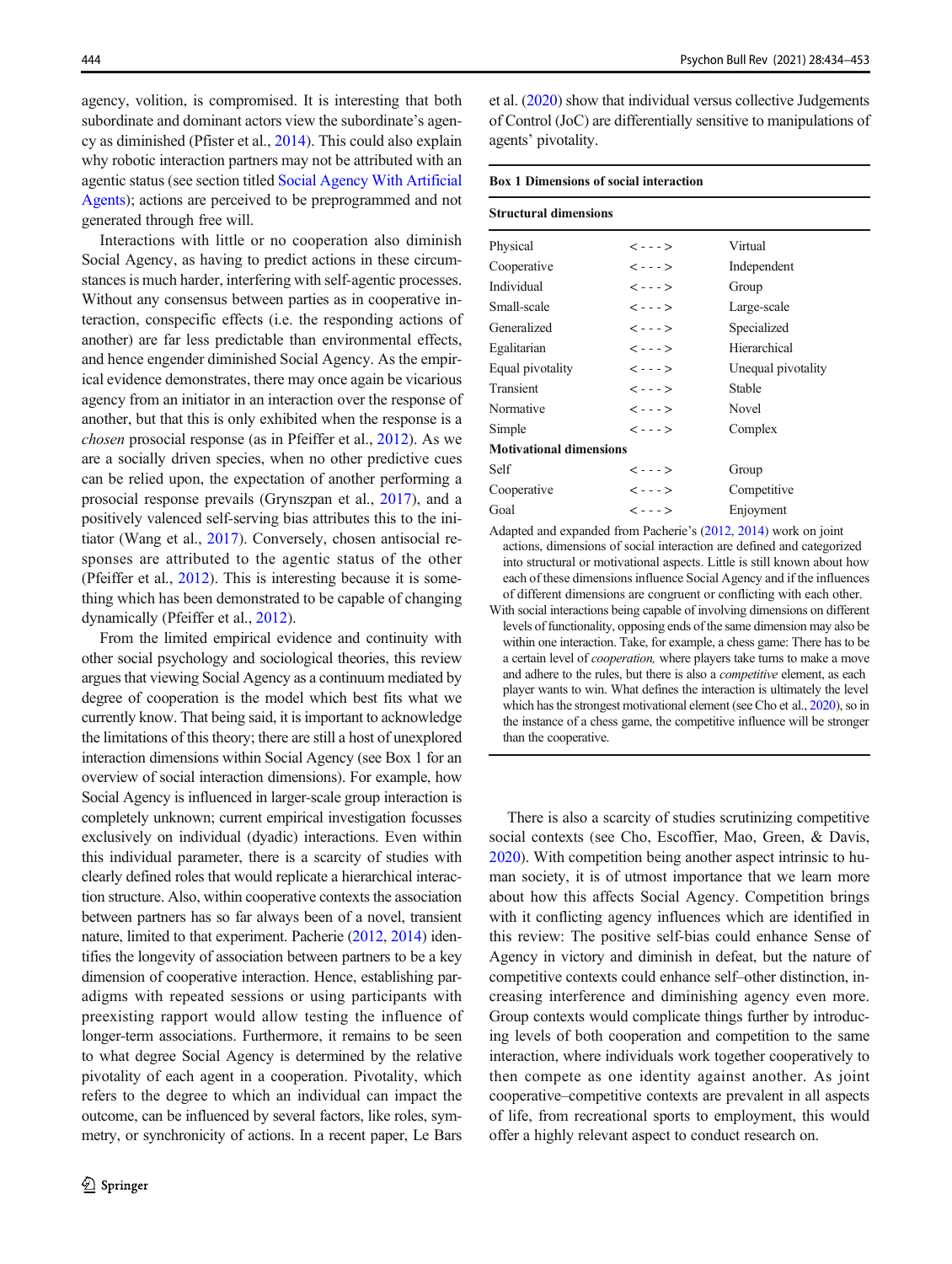## Factors influencing Sense of Agency

Focus now moves from the currently unexplored dimensions of Social Agency to questions which arise from the existing literature. With there being widespread variation in measures of Sense of Agency, and recognized conditions which need to be satisfied for Sense of Agency to arise (e.g. temporal contiguity, predictability), it is important to evaluate experimental factors which may also influence Sense of Agency. This might be especially pertinent in Social Agency paradigms as experimental manipulation will allow systematic evaluation of the contributions of top-down (i.e. perceptual) or bottom-up (i.e. sensory) processes. The factors detailed below are those which differ in influence or importance for social, compared with nonsocial, Sense of Agency, highlighting again why Social Agency in itself is a distinct construct. The factors are synthesized into Table [2](#page-12-0) to aid comparison, split into columns for Nonsocial Agency and Enhanced and Diminished Social Agency.

There are several other factors which are reported to influence Sense of Agency more generally and should also be considered; these include physical effort (Howard, Edwards, & Bayliss, [2016\)](#page-17-0), cognitive load (Hon, Poh, & Soon, [2013](#page-17-0); Howard et al., [2016\)](#page-17-0), coercion (Caspar, Christensen, Cleeremans, & Haggard, [2016\)](#page-16-0), and prior bias or priming (Cravo, Haddad, Claessens, & Baldo, [2013;](#page-17-0) Sidarus, Chambon, & Haggard, [2013;](#page-19-0) Sidarus et al., [2017\)](#page-19-0). However, this review will not incorporate these factors due to lack of evidence in relation to Social Agency effects.

## Temporal contiguity

Temporal contiguity (or temporal predictability; Ruess, Thomaschke, & Kiesel, [2017\)](#page-18-0) is of special interest to Social Agency, as social outcomes are reasoned to contain more inherent variance than nonsocial ones, which are relatively immediate (Pfeiffer et al., [2014](#page-18-0); Stephenson et al., [2018](#page-19-0)). Most studies investigating Sense of Agency manipulate temporal contiguity by varying the onset of the effect after action (Cravo, Claessens, & Baldo, [2011;](#page-17-0) Haggard, Clark, & Kalogeras, [2002](#page-17-0); Pfeiffer et al., [2012;](#page-18-0) Pfister et al., [2014](#page-18-0); Stephenson et al., [2018](#page-19-0)). Some studies use this to evaluate if there is a point of optimal contiguity (MacKenzie, [2013](#page-18-0)), or a nonlinear time course for Sense of Agency effects (Pfeiffer et al., [2012](#page-18-0); Ruess, Thomaschke, & Kiesel, [2018b](#page-18-0)). Others simply collapse different delay conditions during analysis, using them as experimental jitter to optimize engagement (Stephenson et al., [2018](#page-19-0)).

One study (Pfeiffer et al. [2012](#page-18-0)) demonstrated that when the 'other' in a social interaction was given their own action choice, temporal contiguity was no longer a condition to experience Sense of Agency. This represents an important difference for Social, compared with nonsocial agency.

This finding was robust for gaze latencies up to 4 seconds, a considerable delay for a gaze-related action. Whilst this suggests the irrelevance of temporal contiguity in social interaction, this finding needs further investigation and replication; one study cannot provide conclusive evidence. This finding is also contrary to the theory that reactivity from a partner, determined by temporal contingency and congruency, strongly influences self-Social Agency (Brandi et al., [2019;](#page-16-0) Bratman, [1992\)](#page-16-0). How temporal contiguity affects Sense of Agency in cooperative social contexts is still unknown. When cooperating with another, it may be that there is indeed some degree of temporal expectancy for the responding action in line with Brandi et al. [\(2019](#page-16-0)), relating to the joint goal. This would also tie in with one of Bratman's [\(1992\)](#page-16-0) defined theoretical features of joint actions: mutual responsiveness. The shared goals from joint action are seen to induce circumstances where each party has a reciprocal expectation and duty of responsiveness, relying on cues from each other to achieve this (Bratman, [1992;](#page-16-0) Pacherie, [2012\)](#page-18-0).

Pfeiffer et al. [\(2012\)](#page-18-0) only used a somewhat indirect explicit measure of Social Agency. Hence, there are no current predictions of how temporal contiguity may affect implicit measures. One study did manipulate temporal contiguity of action and effect and measured Temporal Binding (Stephenson et al., [2018\)](#page-19-0), but this temporal variation was discarded in analysis by computing the deviance of the reported interval from the actual interval (in terms of percentages) and averaging these across conditions.

A recent review (Wen, [2019\)](#page-19-0) assessed the impact of outcome delay on different Sense of Agency measures in nonsocial settings. It found that whilst explicit judgements decreased linearly as delay increased (Wen, Yamashita, & Asama, [2015](#page-19-0)) and Sensory Attenuation effects faded when delay exceeded 200 ms (Blakemore, Frith, & Wolpert, [1999](#page-16-0)) as would be expected, Temporal Binding results diverged. Some studies report the strongest binding at very short delays (150 and 250 ms, respectively; Haggard et al., [2002;](#page-17-0) Ruess, Thomaschke, & Kiesel, [2018a\)](#page-18-0), whereas other studies report stronger binding as intervals increase (Buehner & Humphreys, [2009](#page-16-0); Dewey & Knoblich, [2014](#page-17-0); Ruess et al., [2017](#page-18-0); Wen et al., [2015](#page-19-0)). This makes it difficult to predict how temporal contiguity in different social contexts may affect Temporal Binding, given that even results for nonsocial agency do not converge. The review (Wen, [2019\)](#page-19-0) does concede that the binding divergence found may be due to methodological differences, rather than direct influence (Dewey & Knoblich, [2014;](#page-17-0) Wen, [2019\)](#page-19-0). There may be differences in when action effects are expected, depending on modality of cue and/or outcome. As auditory processing is faster than visual processing (Formby, Morgan, Forrest, & Raney, [1992;](#page-17-0) Shimojo et al., [2001;](#page-19-0) Welch et al., [1980](#page-19-0)), it could be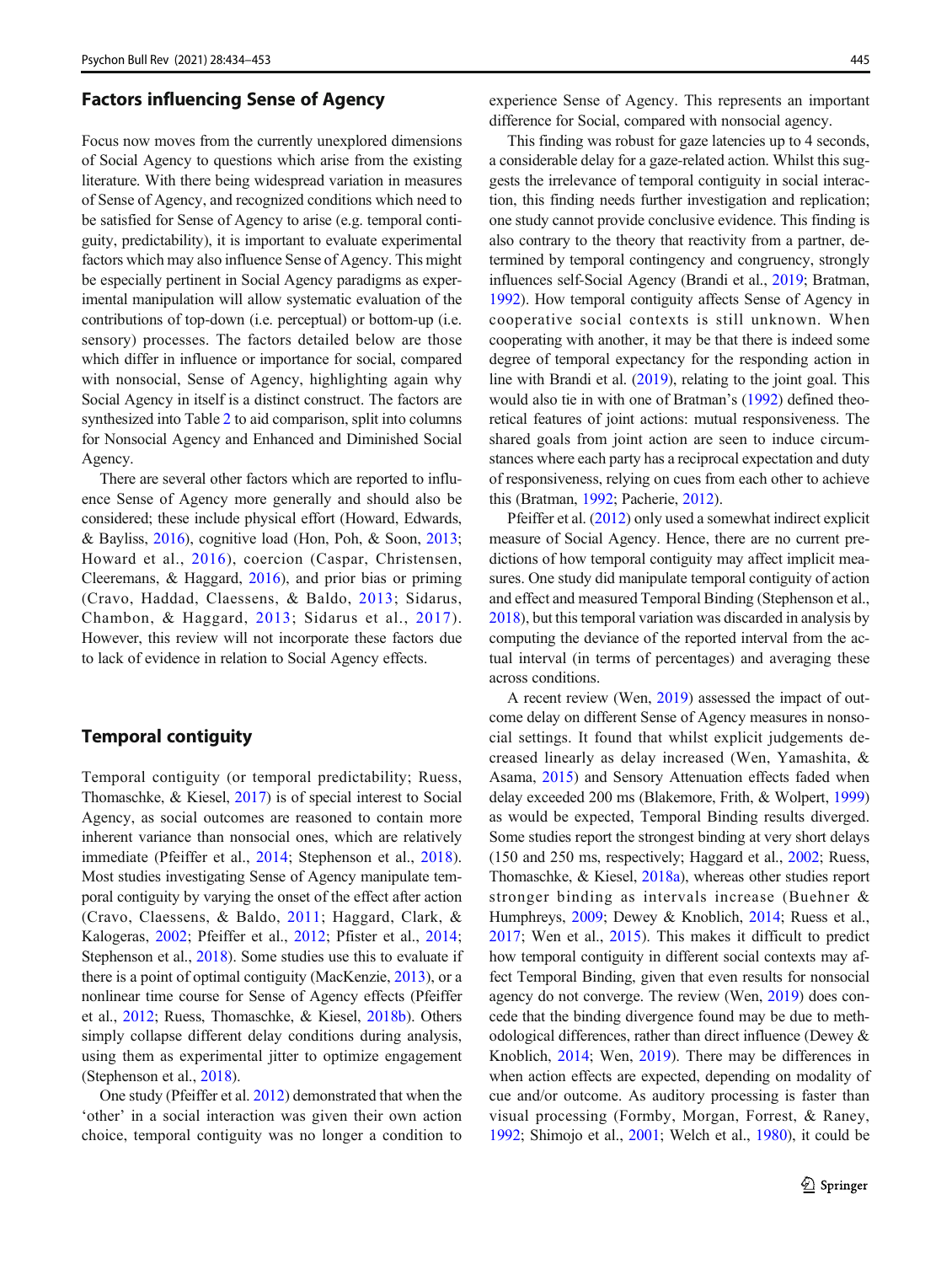<span id="page-12-0"></span>

| Table 2                          | Manipulated experimental factor and their implicit and explicit effects for nonsocial Agency, enhanced Social Agency, and diminished Social Agency                      |                                         |                                                                                                                                                                                                                                |                                                                                                                                                 |                                                                                                                                                                                                                                                                                                                                                           |
|----------------------------------|-------------------------------------------------------------------------------------------------------------------------------------------------------------------------|-----------------------------------------|--------------------------------------------------------------------------------------------------------------------------------------------------------------------------------------------------------------------------------|-------------------------------------------------------------------------------------------------------------------------------------------------|-----------------------------------------------------------------------------------------------------------------------------------------------------------------------------------------------------------------------------------------------------------------------------------------------------------------------------------------------------------|
|                                  | Manipulated Nonsocial Agency                                                                                                                                            |                                         | Social Agency                                                                                                                                                                                                                  |                                                                                                                                                 |                                                                                                                                                                                                                                                                                                                                                           |
| factors                          |                                                                                                                                                                         |                                         | Enhanced Social Agency: 'we', shared, or vicarious                                                                                                                                                                             |                                                                                                                                                 | Diminished Social Agency: violated or interfered                                                                                                                                                                                                                                                                                                          |
|                                  | Implicit                                                                                                                                                                | Explicit                                | Implicit                                                                                                                                                                                                                       | Explicit                                                                                                                                        | Explicit<br>Implicit                                                                                                                                                                                                                                                                                                                                      |
| contiguity<br>Temporal           | •TB results diverge depending on<br>Sensory attenuation decreases<br>methodology (see section in<br>>200 ms (Blakemore et al.,<br>review)<br>1999)                      | as delay increases (Wen<br>et al., 2015 | SoA ratings linearity decreases . UNKNOWN-Manipulated in . UNKNOWN-Manipulated<br>Pfeiffer et al. (2012) 100-600<br>fects on TB specific to this not<br>$(2018)$ 400–2,300 ms, but ef-<br>ms and Stephenson et al.<br>reported | in Stephenson et al. (2018)<br>$400-2,300$ ms, but effects<br>on SoA ratings specific to<br>this not reported                                   | no longer a condition of SoA when<br>• UNKNOWN • Temporal contiguity $(0-4,000 \text{ ms})$<br>'other' has an action choice<br>(Pfeiffer et al., 2012)                                                                                                                                                                                                    |
| choices<br>Action                | options increase (Barlas & Obhi,<br>•TB linearly increases as action<br>2013)                                                                                           | <b>UNKNOWN</b>                          | both explicit and implicit measures, but would be less relevant<br>even be that giving an action choice makes consensus of those<br>goals more difficult, hindering SoA compared with contexts                                 | in cooperative contexts, where there are mutual goals. It may                                                                                   | measures, but be of importance in less cooperative<br>contexts in relation to establishing agentic status to<br>•UNKNOWN—Predicted to follow nonsocial implicit trend for •UNKNOWN—Predicted to follow nonsocial<br>'other'. This may result in a stronger linear<br>implicit trend for both explicit and implicit<br>increase as action options increase |
| Outcome<br>control               | •Unexpected outcome may induce<br>outcome modulates TB effects<br>'hyper' TB (Majchrowicz &<br>•Motivational significance of<br>(Beck et al., 2017)<br>Wierzchoń, 2018) | <b>UNKNOWN</b>                          | •TB effects for both the initiator •Explicit SoA experienced<br>responder who knew they did<br>joint-action task (i.e. shared<br>agency effect; Obhi & Hall,<br>not cause the outcome in a<br>of the outcome and a<br>2011)    | outcome in a joint action, no<br>the responder, who did not<br>only by the initiator of the<br>contribute to the outcome<br>(Obhi & Hall, 2011) | •UNKNOWN • When 'other' given an action choice<br>congruent actions are rated highly<br>participant), ratings of relatedness<br>unrelated (Pfeiffer et al., 2012)<br>(outcome control removed for<br>of this action to own diverge:<br>related, incongruent highly                                                                                        |
| attention<br>Initiating<br>joint |                                                                                                                                                                         |                                         | ·Increased TB for gaze leading,<br>passive face (Stephenson<br>compared with control<br>et al., 2018)                                                                                                                          | Agency ratings increased for<br>with control passive face<br>(Stephenson et al., 2018)<br>gaze leading, compared                                | ratings of relatedness of this action<br>follow, ratings of relatedness to<br>this action decrease linearly as<br>increases (Pfeiffer et al., 2012)<br>to own. Conversely, when the<br>choice, initiating JA increases<br>•UNKNOWN •When the 'other' has an action<br>other's only action is to gaze<br>latency of gaze following                         |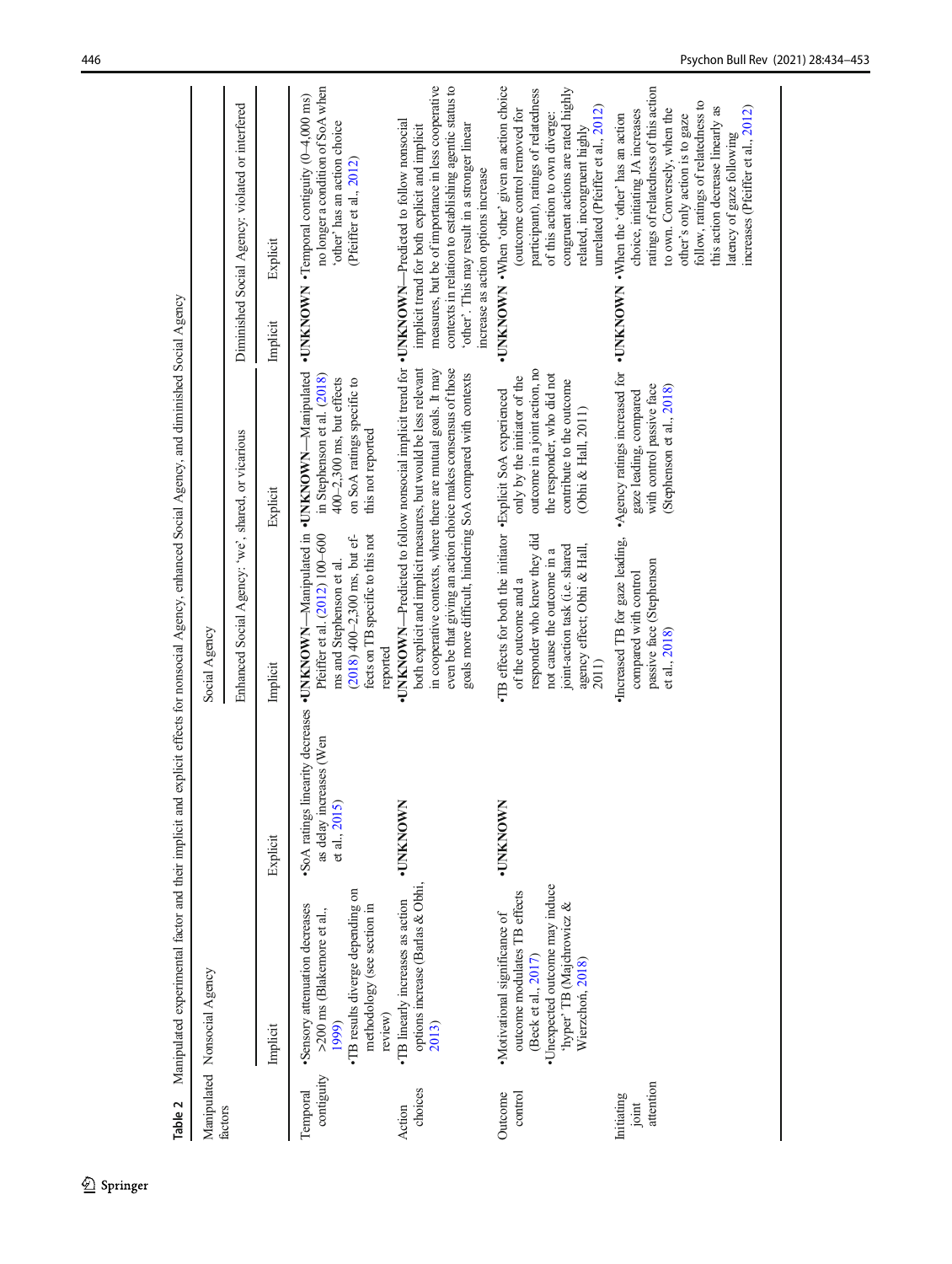surmised that the expectation of an auditory effect would be faster, leading to the strongest Sense of Agency at shorter intervals. There may also be an effect of action (or task) type. Where tasks require multisensory processing (thus increasing cognitive load), there could be suppressed Temporal Binding for the shortest delays (Hon et al., [2013](#page-17-0); Howard et al., [2016\)](#page-17-0). This again highlights the importance of clear design principles and field-wise consensus on methodology to produce comparable measures.

## Action choice and outcome control

Whilst action choice and outcome control concern different processing stages—action selection and action execution, respectively—here, we group them together, as they are both centred round the same concept: control. Sense of Agency arises only when actions are performed voluntarily (Haggard et al., [2002\)](#page-17-0). As action choice is seen as a crucial aspect of agentic experience and enhances control (Wenke, Fleming, & Haggard, [2010](#page-19-0)), it would also seem reasonable that choosing action from multiple options would enhance Sense of Agency, aligning with wider societal concepts interlinking freedom, choice, and agency (Chen, [2013](#page-16-0); Krause, [2012](#page-18-0)). Action choices increasing Sense of Agency was confirmed by a Libet [\(2002](#page-18-0)) clock Temporal Binding paradigm, where it was demonstrated that binding linearly increased as action options increased (i.e. increased choice of which key on keyboard to press in response; Barlas & Obhi, [2013\)](#page-16-0), even though the outcome was consistent. This study is notable because of the stringent design: Action choice was specifically isolated while temporal contiguity and outcome were controlled throughout. As no explicit measure was employed, replicating this design with such a measure would be a pertinent avenue for further research, allowing comparison of the influence of action choice on both implicit and explicit agency. It can be predicted that action choice would increase agency even in social contexts and may even be enhanced further in certain contexts. Within Social Agency, it may be more important to choose an action in interdependent contexts to establish your agentic status to the other. On the other hand, as cooperative contexts induce 'we' agency, action choice may be less relevant to agency than outcome choice, which would be congruent or incongruent to the shared aim established by cooperation. It may even be that action choice for the interaction initiator hinders Social Agency as this could increase ambiguity of the mutual goal.

In nonsocial interactions, action choice is employed experimentally as a way of controlling outcome, which makes the two elements inextricably linked. In a Temporal Binding paradigm with painful and nonpainful somatosensory outcomes, it was shown that controlling the intensity of outcome through probabilistic discriminative action selection increased binding

(both action and outcome shift), and more so with painful outcomes (Beck et al., [2017](#page-16-0)). The fact that binding was greater for painful outcomes also suggests binding was modulated by the motivational significance of the outcome (Beck et al., [2017\)](#page-16-0). These findings link concepts of volition and evaluation of valanced outcomes (motivation) to agency. Conversely, in a recent Temporal Binding paradigm where a single, controlled action produced a controlled outcome in the majority of cases (83%), unexpected outcomes increased binding effects (Majchrowicz & Wierzchoń, [2018](#page-18-0)). Whilst this finding was contrary to prediction, explicit agency judgements greatly diminished for unexpected outcomes, in line with prediction. Authors speculate that the high saliency of unexpected outcomes, due to scarcity of occurrence, could have induced "hyper" Temporal Binding (Majchrowicz & Wierzchoń, [2018](#page-18-0), p. 320). This hyper Temporal Binding was argued to manifest through temporal prediction errors, as when action–effect delay was consistent between controlled and unexpected outcomes and only qualitative properties differed (i.e. frequency and waveform), this effect disappeared (Majchrowicz & Wierzchoń, [2018\)](#page-18-0). However, the authors concede that hyper Temporal Binding effects reduced over experimental blocks as participants habituated to the unexpected outcomes. Again, finding divergence between studies is unsurprising when methodologies vary considerably.

In relation to Social Agency, whilst the experimental aspect of outcome choice can be separated from action choice, it also becomes more complex, as it is the responding action of an independent agent. With this in mind, Pfeiffer et al. [\(2012](#page-18-0)) discovered that giving an action choice (i.e. experimental outcome choice) to the 'other' in a social interaction increased their status as an independent agent. This may inhibit selfagency by disrupting the causal link between the initiating action and the responding action of the 'other'; the responding action has its own agency. Social outcomes also come with their own intrinsic motivations, which, as discussed above, can modulate Temporal Binding. Prosocial outcomes are inherently desirable, inducing reward-like neural activation (Pfeiffer et al., [2014;](#page-18-0) Rilling & Sanfey, [2011](#page-18-0)). Therefore, social outcomes seen as prosocial, such as action following, engaging in joint attention, or gaze following, which are chosen by the 'other' may enhance binding effects.

## Modality of outcome

Sense of Agency paradigms employ visual, auditory, or somatic stimuli for action outcomes. The effect of outcome modality on Sense of Agency was recently investigated in a metaanalysis of Temporal Binding paradigms (Tanaka et al., [2019\)](#page-19-0). Findings suggested that Temporal Binding effects are more robust for auditory compared with visual or somatic stimuli (Tanaka et al., [2019\)](#page-19-0). This ties in with the inference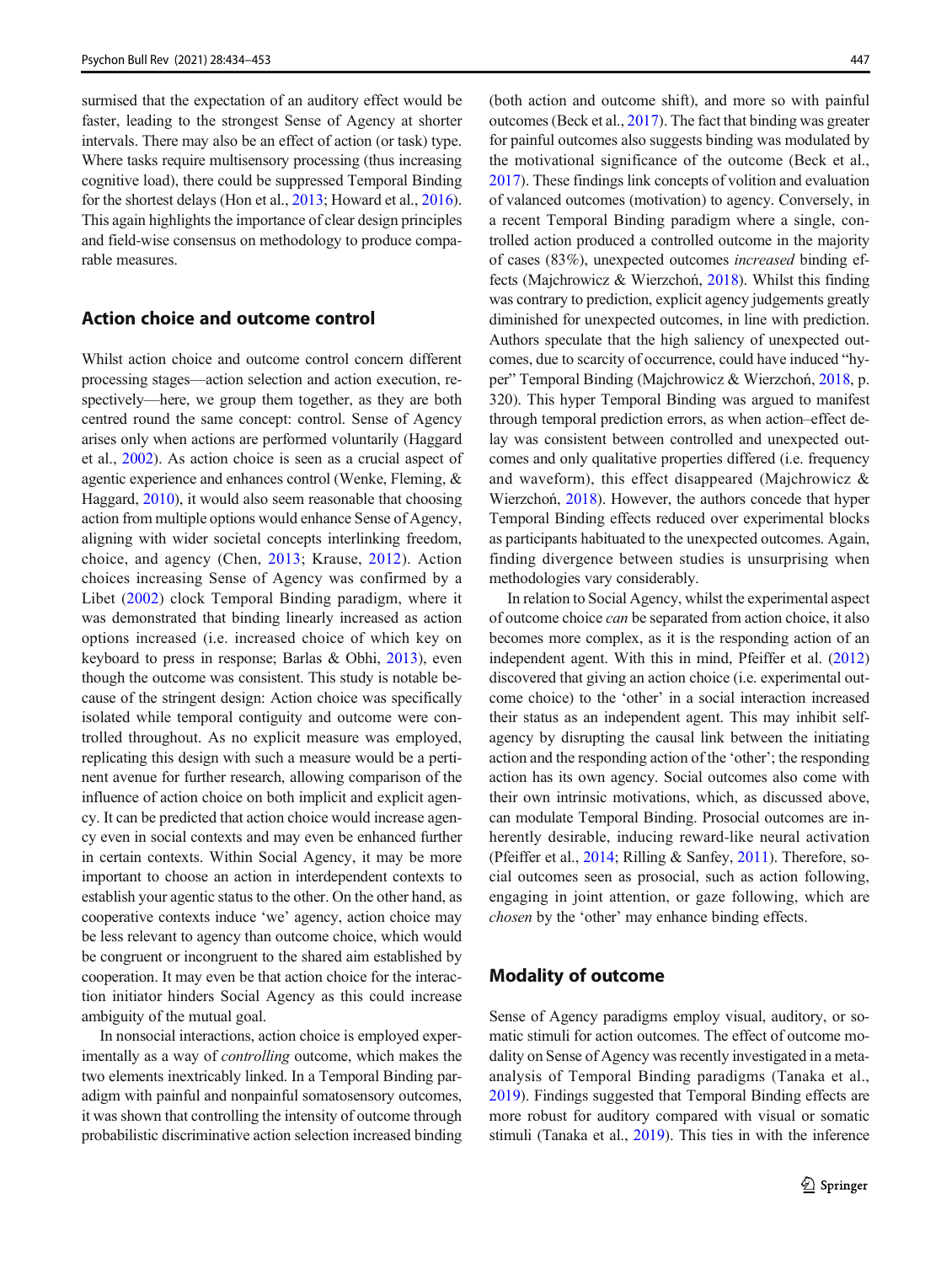<span id="page-14-0"></span>that somatic effects are less distinct from action production and therefore do not reliably reflect causality (Engbert et al., [2007\)](#page-17-0). The differences in temporal resolution of processing between modalities may also contribute to this finding, with auditory processing known to be faster than visual (Formby et al., [1992;](#page-17-0) Shimojo et al., [2001;](#page-19-0) Welch et al., [1980](#page-19-0)). These findings suggest that relying on auditory stimuli for Temporal Binding measures would be prudent. Differences in modality are also relevant for a deeper examination of action and outcome shifts. Outcome shifts alone are reported for visual stimuli (Ruess, Thomaschke, Haering, Wenke, & Kiesel, [2018\)](#page-18-0), whilst action shifts alone are reported for somatic stimuli (Tanaka et al., [2019\)](#page-19-0). Effect sizes are also larger for outcome shifts in general, across modalities (Tanaka et al., [2019](#page-19-0)). Taking all of these findings into account, it would be advisable to rely on auditory outcomes for Temporal Binding paradigms and to use time-point judgements for measurement (where possible; see section titled Difficulties in Measuring Social Agency). However, it must be conceded that little is known about outcome modalities for different measures of Sense of Agency, so this reliance cannot be prescriptive without further investigation.

With actions such as eye movements having pervasive social importance, modality of outcomes for Social Agency paradigms will have additional considerations. It may be that the social importance (i.e. social weight) of the outcome modality, may modulate binding effects. Responding to a leading eye movement in kind and initiating joint attention is a strong prosocial signal (Frischen et al., [2007](#page-17-0); Pfeiffer et al., [2014](#page-18-0); Rilling & Sanfey, [2011\)](#page-18-0). This would be more so than a congruent auditory or somatic action outcome as we are attuned to respond to gaze social cues from infancy (Friesen & Kingstone, [1998\)](#page-17-0). It may be that visual outcomes elicit enhanced binding effects, specifically in social contexts where the action outcome is a congruent eye movement of the 'other' to a leading eye movement of the interaction initiator. Accordingly, some of the most prominent Social Agency studies discussed in this review (Pfeiffer et al., [2012](#page-18-0); Stephenson et al., [2018\)](#page-19-0) have indeed been conducted using eye-movement interactions.

## Wider Considerations

## Social Agency with artificial agents

With the current state of research on Social Agency still very much in the exploratory stage, and there being many methodological considerations to be taken into account, it is advantageous to broaden horizons when considering future research design. A crucial aspect of social psychology research in general is the ecological validity of paradigms (for example, Albert & de Ruiter, [2018;](#page-16-0) Hermans et al., [2019;](#page-17-0) Kingstone, Laidlaw, Nasiopoulos, & Risko, [2017](#page-17-0); Reader & Holmes, [2016](#page-18-0); Risko, Richardson, & Kingstone, [2016;](#page-18-0) Schlichting et al., [2018](#page-19-0)); effort must be made to successfully induce a social context. As most social research is screen-mediated to give more experimental control, virtual characters or preprogrammed human stimuli (e.g. videos, photos) are used to interact with participants (Caruana, de Lissa, & McArthur, [2017a;](#page-16-0) Gobel, Kim, & Richardson, [2015\)](#page-17-0). Importantly, virtual characters may be believed to be avatars with human agency or computer-controlled agents (Caruana, de Lissa, et al., [2017a\)](#page-16-0). This distinction is vital when wishing to examine social phenomena.

Investigation into whether anthropomorphic representation (social appearance) or human agency (social relevance) is required to produce reflexive orienting of visual attention revealed that it is social relevance that drives it (Gobel et al., [2018;](#page-17-0) Wiese, Wykowska, Zwickel, & Müller, [2012](#page-19-0)). Performance in a visual cue task was facilitated when participants believed a dot on screen was the representation of another participant's gaze location, compared with a computergenerated location (Gobel et al., [2018](#page-17-0)). This finding is made even more relevant by the finding that brain activity elicited by the same avatar stimuli can differ depending on agency beliefs (Caruana, de Lissa, et al., [2017a](#page-16-0)). Using electroencephalography (EEG), larger event-related potentials (ERPs) in the left occipitotemporal region and exclusive activation within the centroparietal region were observed when reacting to human-controlled, compared with computer-controlled, virtual characters. This relates to Social Agency research in that to truly induce a social interaction, participants should believe that they are interacting with another even if this is deceptive (as in Beyer et al., [2017](#page-16-0); Beyer et al., [2018;](#page-16-0) Pfeiffer et al., [2012\)](#page-18-0), rather than paradigms merely presenting stimuli with social appearance (as in Stephenson et al., [2018](#page-19-0)), which can undermine the validity of social inferences.

The difference in Sense of Agency between human–human and human–computer interaction has been overtly measured in joint-action paradigms (Grynszpan et al., [2019;](#page-17-0) Obhi & Hall, [2011b](#page-18-0); Sahaï, Desantis, Grynszpan, Pacherie, & Berberian, [2019\)](#page-18-0). In a task where outcome attribution was ambiguous between partners, it was demonstrated that interacting with a computer partner failed to induce Temporal Binding effects or explicit agency attributions like those found when interacting with a conspecific; 'we' agency can only be induced by human–human interaction (Obhi & Hall, [2011b\)](#page-18-0). Even in conditions where ambiguity is removed and participants know the outcome was caused by their action, interacting with a computer in a joint task inhibits binding effects (Obhi & Hall, [2011b;](#page-18-0) Sahaï et al., [2019](#page-18-0)). This suggests Joint Agency is human centric (Limerick, Coyle, & Moore, [2014;](#page-18-0) Sahaï et al., [2019](#page-18-0)). Hence, establishing the perception of human agency would be essential for screen mediated investigation of Social Agency.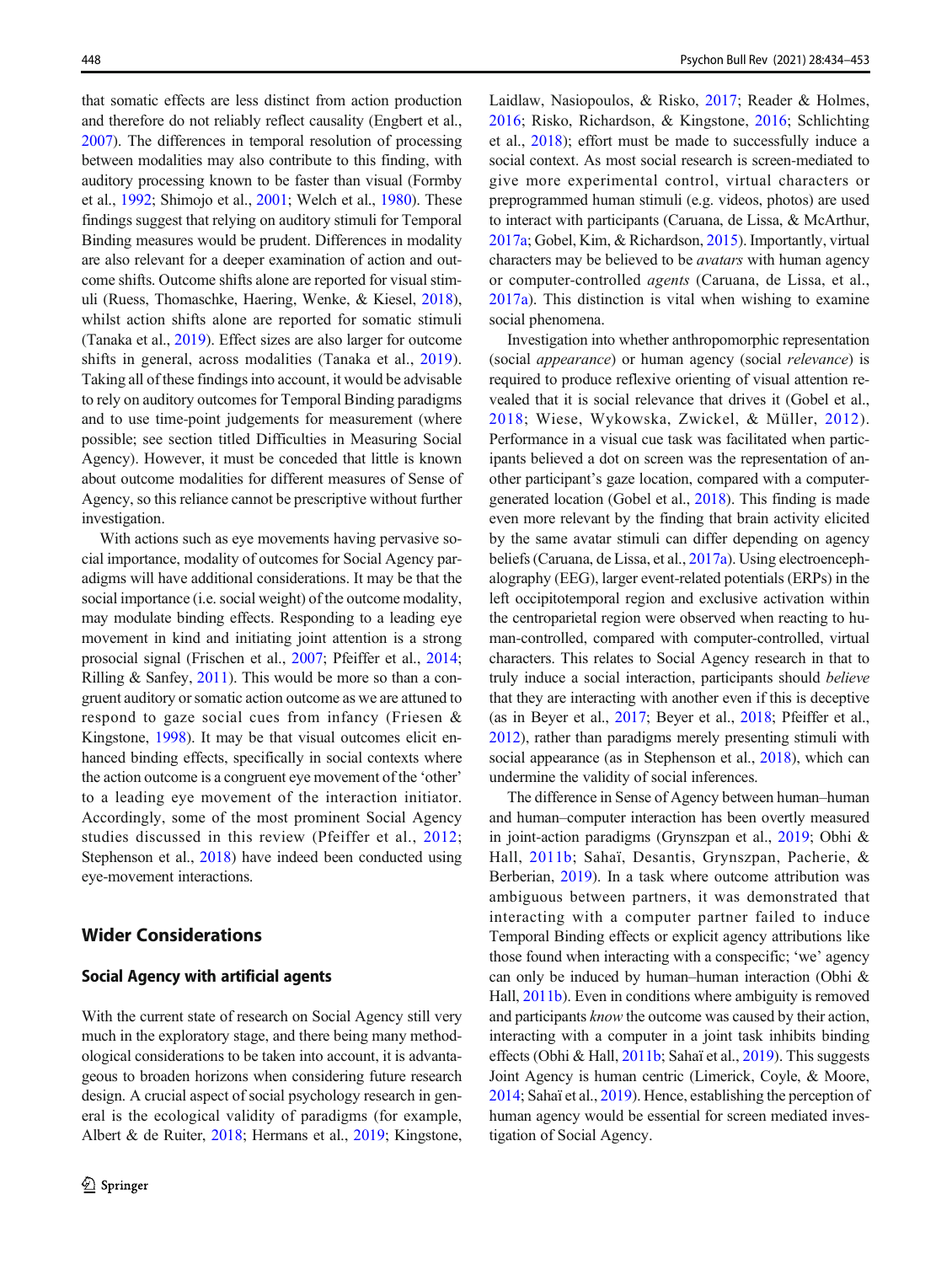Crucially, the enhancement in Sense of Agency we experience from 'we' and shared agency appears to be something we only experience when interacting with other humans. When interacting with nonhuman agents (or robots), it has been found that implicit Social Agency enhancements disappear (Grynszpan et al., [2019](#page-17-0); Obhi & Hall, [2011b](#page-18-0); Sahaï et al., [2019\)](#page-18-0). Participants also judge their own contribution to joint action as greater when interacting with a robot (Grynszpan et al., [2019](#page-17-0)). Taken jointly, these findings may seem to suggest that we do not recognize the agentic status of an artificial other, but it is not that simple. Importantly, participants in Grynszpan et al. ([2019](#page-17-0)) were never aware that they were interacting with a robot, always being told they had an unseen human interaction partner. Therefore, the only change between human and robot conditions were subtle differences in haptic feedback from the 'other' (Grynszpan et al., [2019](#page-17-0)). Conversely, diminishing Social Agency effects from interacting with robots mirror those found in human interaction (e.g. interfered agency; Ciardo, Beyer, De Tommaso, & Wykowska, [2020](#page-17-0); Ciardo, De Tommaso, Beyer & Wykowska, [2018](#page-17-0)). Taken together with Grynszpan et al.' [\(2019](#page-17-0)) findings, it suggests Sense of Agency effects in human–computer interaction are not always driven by the agentic status of the other (i.e. top-down processes), but also bottom-up sensory feedback or increased cognitive workload (Ciardo et al., [2020;](#page-17-0) Ciardo et al., [2018](#page-17-0)).

### Social Agency and eye gaze

Many social cues and responses are linked to the eyes and eye movements are powerful social cues appropriate to use in the methodology within Social Agency paradigms. This is because our eyes are arguably the foremost sensory organs that both interpret and transmit information (Risko et al., [2016\)](#page-18-0), which makes them attuned to playing a key role in social interactions. A key example of social cues employed in social interactions are leading eye movements (i.e. 'gaze cues'; Friesen & Kingstone, [1998\)](#page-17-0), which direct an observer to a desired object, location, or person. Gaze cues hold mutually beneficial social consequences for the performer and observer alike: initiating joint attention (Frischen et al., [2007](#page-17-0)), and facilitating mental state attributions (Gobel et al., [2015](#page-17-0), [2018](#page-17-0); Nummenmaa & Calder, [2009](#page-18-0); Pfeiffer, Vogeley, & Schilbach, [2013\)](#page-18-0).

When conducting Social Agency eye-movement paradigms (as in Pfeiffer et al., [2012](#page-18-0); Stephenson et al., [2018](#page-19-0)), there should also be consideration of the aforementioned fact that in social contexts, gaze has dual function: perceiving and signalling (Gobel et al., [2015](#page-17-0)). Critically, whether an individual's eye movements are or are not signalling to another can change gaze behaviour. Participants are less likely to look at conspecifics (Kuhn, Teszka, Tenaw, & Kingstone, [2016](#page-18-0); Laidlaw, Foulsham, Kuhn, & Kingstone, [2011\)](#page-18-0), or follow gaze cues (Gallup, Chong, & Couzin, [2012\)](#page-17-0) in real-world interactions where the other can observe them, compared with the same interactions in a screen-mediated laboratory setting, where they know their eye movements cannot be observed. This difference is pertinent to Social Agency as it has been demonstrated that direct eye contact from a face stimulus on screen can enhance Temporal Binding effects (Ulloa, Vastano, George, & Brass, [2019\)](#page-19-0). Eye contact is seen to increase self-referential processing, eliciting increased selfawareness (Baltazar et al., [2014](#page-16-0)) and therefore implicit agency effects (Conty, George, & Hietanen, [2016\)](#page-17-0). As this manipulation was without human agency behind the face stimulus or signalling of the participants gaze (Ulloa et al., [2019](#page-19-0)), it would be of interest for future investigations to introduce these elements, which may improve ecological validity and enhance agency effects even further.

## Summary and conclusion

As the field of Social Agency is still in its infancy, this review aimed to both synthesize current knowledge into a theoretical concept and make recommendations for future research. First, we argued that Social Agency must be regarded as distinct from nonsocial Sense of Agency, and we identified three dimensions of Social Agency in terms of social effect (effect), joint action (joint), and simply social presence (context). Second, we argued that the current view of Social Agency is oversimplified, which can account for the disparity of findings in the field. Using an evidence-based approach, we built an argument that Social Agency must be considered a continuum, centred on the degree of cooperation within an interaction (visualized in Figure [2](#page-9-0)). This conceptualization leads to categorizing Social Agency into 'we', shared, vicarious, violated, and interfered agency. This captures the range of evidence available in the current literature, mainly centred on Social Agency (joint) and (context).

By adopting this perspective, Social Agency research offers exciting opportunity for development. A large proportion of the existing research is centred on cooperative interaction between two individuals with transient or novel association. This type of interaction is widely evidenced to enhance Social Agency effects, modulated by the degree of cooperation, but this addresses only part of the continuum. Social Agency effects in more general interactions where the action of the responding agent is less predictable are critically underresearched. With the work of Beyer et al. [\(2017](#page-16-0); Beyer et al., 2018) demonstrating that unpredictable interactions interfere with ones' Social Agency, it is important that this work is expanded on. Individual and group competitive interactions are also contexts which are ubiquitous in everyday life, but as yet how these affect Social Agency is unknown. Table [2](#page-12-0) highlights that many experimental factors which are demonstrated to affect Sense of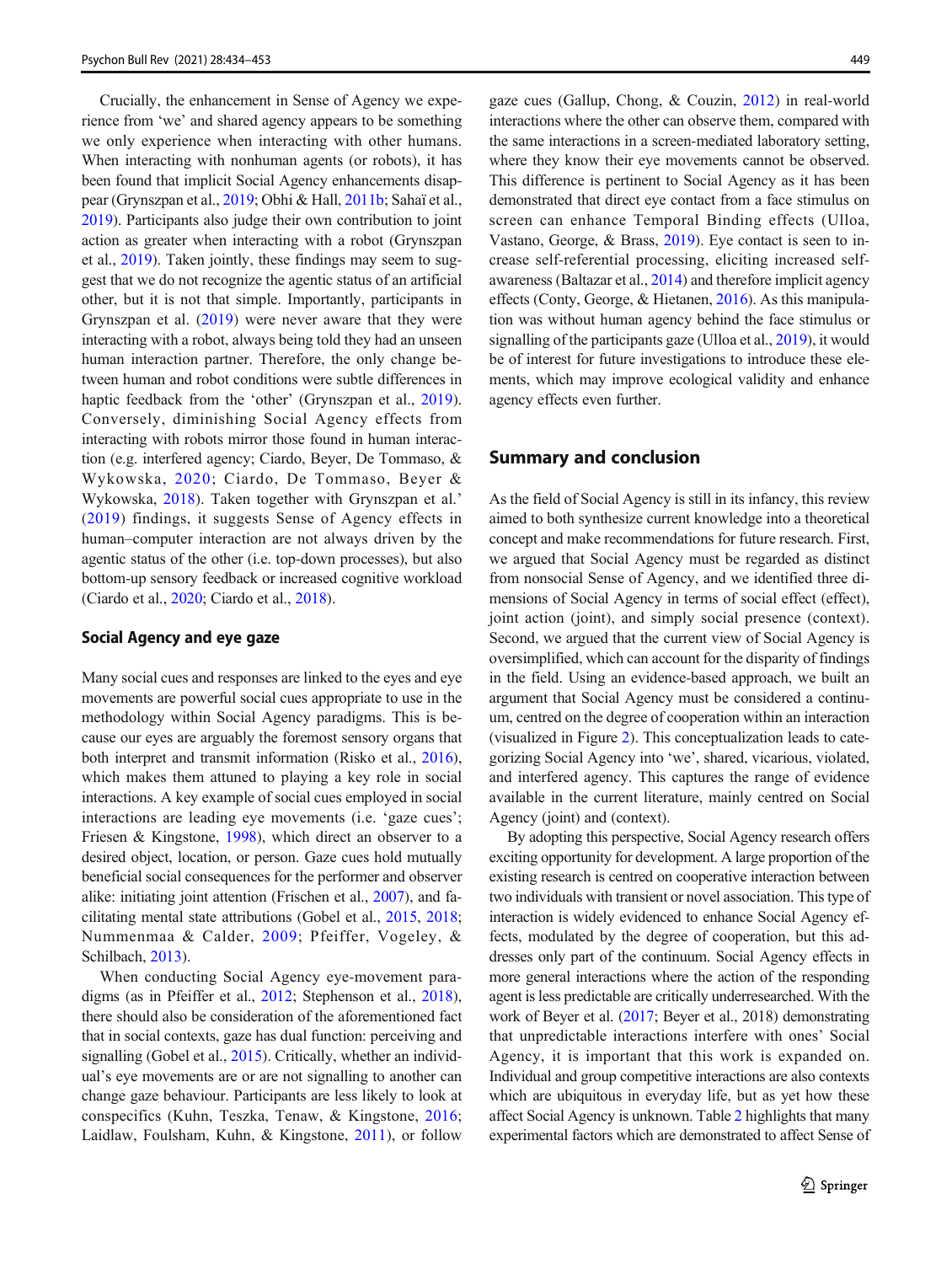<span id="page-16-0"></span>Agency in general are yet to be explored in relation to Social Agency. These, along with ecological validity considerations should also motivate future paradigms. Overall, this review argues that whilst we still know very little about Social Agency, with an adjustment of perspective, evidence from current literature not only begins to form a more cohesive picture, but leads the field to which empirical questions should be addressed next and identifies Social Agency (effect) as critically under-researched.

Acknowledgement This work was supported by the UKRI Biotechnology and Biological Sciences Research Council (BBSRC) grant number BB/M010996/1 to Crystal Silver ("Mechanisms of Social Agency"), and by a Carnegie Trust Research Incentive Grant to Bert Timmermans and Ramakrishna Chakravarthi ("Experiencing Myself Through You: Self-Agency in Social Interaction"—RIG008270). The authors would like to thank Prof. Elisabeth Pacherie and two anonymous reviewers for valuable comments on earlier versions of this manuscript.

### Compliance with ethical standards

Conflicts of Interest We have no known conflicts of interest to disclose.

Open Access This article is licensed under a Creative Commons Attribution 4.0 International License, which permits use, sharing, adaptation, distribution and reproduction in any medium or format, as long as you give appropriate credit to the original author(s) and the source, provide a link to the Creative Commons licence, and indicate if changes were made. The images or other third party material in this article are included in the article's Creative Commons licence, unless indicated otherwise in a credit line to the material. If material is not included in the article's Creative Commons licence and your intended use is not permitted by statutory regulation or exceeds the permitted use, you will need to obtain permission directly from the copyright holder. To view a copy of this licence, visit [http://creativecommons.org/licenses/by/4.0/](https://doi.org/).

## References

- Albert, S., & de Ruiter, J. P. (2018). Improving human interaction research through ecological grounding. Collabra: Psychology, 4(1), 24. <https://doi.org/10.1525/collabra.132>
- Balconi, M. (2010). Neuropsychology of the Sense of Agency: From consciousness to action. New York: Nova Science Publishers. <https://doi.org/10.1007/978-88-470-1587-6>
- Baltazar, M., Hazem, N., Vilarem, E., Beaucousin, V., Picq, J. L., & Conty, L. (2014). Eye contact elicits bodily self-awareness in human adults. Cognition, 133(1), 120–127. [https://doi.org/10.1016/j.](https://doi.org/10.1016/j.cognition.2014.06.009) [cognition.2014.06.009](https://doi.org/10.1016/j.cognition.2014.06.009)
- Bandura, A., Underwood, B., & Fromson, M. (1975). Disinhibition of aggression through diffusion of responsibility and dehumanization of victims. Journal of Research in Personality, 9(4), 253–269. [https://doi.org/10.1016/0092-6566\(75\)90001-X](https://doi.org/10.1016/0092-6566(75)90001-X)
- Barlas, Z., & Obhi, S. S. (2013). Freedom, choice, and the sense of agency. Frontiers in Human Neuroscience, 7, 514. [https://doi.org/](https://doi.org/10.3389/fnhum.2013.00514) [10.3389/fnhum.2013.00514](https://doi.org/10.3389/fnhum.2013.00514)
- Barley, J. M., & Latanfi, B. (1968). Bystander intervention in emergencies: Diffusion of responsibility. Journal of Personality and Social Psychology, 8(4), 377–383. <https://doi.org/10.1037/h0025589>
- Beck, B., Di Costa, S., & Haggard, P. (2017). Having control over the external world increases the implicit sense of agency. Cognition, 162, 54–60. <https://doi.org/10.1016/j.cognition.2017.02.002>
- Beyer, F., Sidarus, N., Bonicalzi, S., & Haggard, P. (2017). Beyond selfserving bias: Diffusion of responsibility reduces sense of agency and outcome monitoring. Social Cognitive and Affective Neuroscience, 12(1), 138–145. <https://doi.org/10.1093/scan/nsw160>
- Beyer, F., Sidarus, N., Fleming, S., & Haggard, P. (2018). Losing control in social situations: how the presence of others affects neural processes related to sense of agency. eNeuro, 5(1), ENEURO.0336– 17.2018. [https://doi.org/10.1523/ENEURO.0336-17.2018](https://doi.org/10.1523/ENEURO.03362018)
- Blakemore, S. J., Frith, C. D., & Wolpert, D. M. (1999). Spatio-temporal prediction modulates the perception of self-produced stimuli. Journal Of Cognitive Neuroscience, 11(5), 551-559. [https://doi.](https://doi.org/10.1162/089892999563607) [org/10.1162/089892999563607](https://doi.org/10.1162/089892999563607)
- Bolt, N. K., & Loehr, J. D. (2017). The predictability of a partner's actions modulates the sense of joint agency. *Cognition*, 161, 60–65. [https://](https://doi.org/10.1016/j.cognition.2017.01.004) [doi.org/10.1016/j.cognition.2017.01.004](https://doi.org/10.1016/j.cognition.2017.01.004)
- Bolt, N. K., Poncelet, E. M., Schultz, B. G., & Loehr, J. D. (2016). Mutual coordination strengthens the sense of joint agency in cooperative joint action. Consciousness and Cognition, 46, 173-187. [https://](https://doi.org/10.1016/j.concog.2016.10.001) [doi.org/10.1016/j.concog.2016.10.001](https://doi.org/10.1016/j.concog.2016.10.001)
- Brandi, M. L., Kaifel, D., Bolis, Di., & Schilbach, L. (2019). The interactive self—A review on simulating social interactions to understand the mechanisms of social agency. I-Com, 18, 17–31. [https://](https://doi.org/10.1515/icom-2018-0018) [doi.org/10.1515/icom-2018-0018](https://doi.org/10.1515/icom-2018-0018)
- Bratman, M. E. (1992). Shared cooperative activity. The philosophical review, 101(2), 327–341[.https://doi.org/10.2307/2185537](https://doi.org/10.2307/2185537)
- Buchholz, V. N., David, N., Sengelmann, M., & Engel, A. K. (2019). Belief of agency changes dynamics in sensorimotor networks. Scientific Reports, 9(1), 1–12. <https://doi.org/10.1038/s41598-018-37912-w>
- Buehner, M. J. (2012). Temporal binding. In A. C. Nobre & J. T. Coull (Eds.), Attention and time. Oxford: Oxford University Press. [https://](https://doi.org/10.1093/acprof:oso/9780199563456.001.0001) [doi.org/10.1093/acprof:oso/9780199563456.001.0001](https://doi.org/10.1093/acprof:oso/9780199563456.001.0001)
- Buehner, M. J. (2015). Awareness of voluntary and involuntary causal actions and their outcomes. Psychology of Consciousness: Theory, Research, and Practice, 2(3), 237–252. [https://doi.org/10.1037/](https://doi.org/10.1037/cns0000068) [cns0000068](https://doi.org/10.1037/cns0000068)
- Buehner, M. J., & Humphreys, G. R. (2009). Causal Binding of Actions to Their Effects. Psychological Science, 20(10), 1211-1228. [https://](https://doi.org/10.1111/j.1467-9280.2009.02435.x) [doi.org/10.1111/j.1467-9280.2009.02435.x](https://doi.org/10.1111/j.1467-9280.2009.02435.x)
- Caruana, N., de Lissa, P., & McArthur, G. (2017a). Beliefs about human agency influence the neural processing of gaze during joint attention. Social Neuroscience, 12(2), 194–206. [https://doi.org/10.1080/](https://doi.org/10.1080/17470919.2016.1160953) [17470919.2016.1160953](https://doi.org/10.1080/17470919.2016.1160953)
- Caruana, N., McArthur, G., Woolgar, A., & Brock, J. (2017b). Simulating social interactions for the experimental investigation of joint attention. Neuroscience and Biobehavioral Reviews, 74, 115– 125. <https://doi.org/10.1016/j.neubiorev.2016.12.022>
- Caspar, E. A., Christensen, J. F., Cleeremans, A., & Haggard, P. (2016). Coercion changes the sense of agency in the human brain. Current Biology, 26(5), 585–592. <https://doi.org/10.1016/j.cub.2015.12.067>
- Caspar, E. A., Cleeremans, A., & Haggard, P. (2018). Only giving orders? An experimental study of the sense of agency when giving or receiving commands. PLOS ONE, 13(9), e0204027. [https://doi.org/](https://doi.org/10.1371/journal.pone.0204027) [10.1371/journal.pone.0204027](https://doi.org/10.1371/journal.pone.0204027)
- Caspar, E. A., Lo Bue, S., Magalhães De Saldanha da Gama, P. A., Haggard, P., & Cleeremans, A. (2020). The effect of military training on the sense of agency and outcome processing. Nature Communications, 11(1), 1– 10. <https://doi.org/10.1038/s41467-020-18152-x>
- Chaminade, T., & Decety, J. (2002). Leader or follower? Involvement of the inferior parietal lobule in agency. Brain Imaging, 13(15), 1975– 1978. <https://doi.org/10.1097/00001756-200210280-00029>
- Chen, E. (2013). Neoliberalism and popular women's culture: Rethinking choice, freedom and agency. European Journal of Cultural Studies, 16(4), 440–452. <https://doi.org/10.1177/1367549413484297>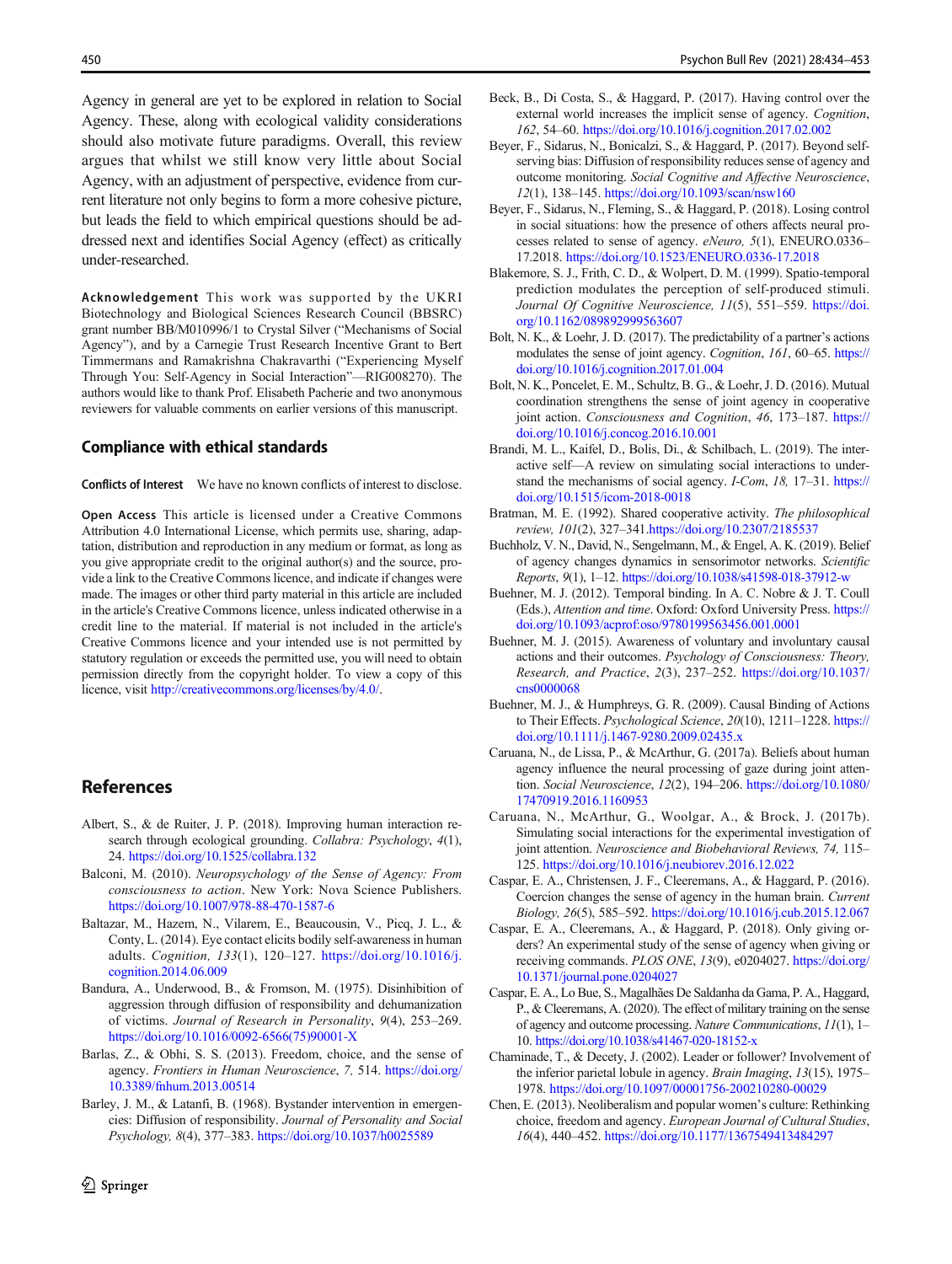- <span id="page-17-0"></span>Cho, P. S., Escoffier, N., Mao, Y., Green, C., & Davis, R. C. (2020). Beyond physical entrainment: Competitive and cooperative mental stances during identical joint-action tasks differently affect intersubjective neural synchrony and judgements of agency. Social Neuroscience, 15(3), 368–379. [https://doi.org/10.1080/17470919.](https://doi.org/10.1080/17470919.2020.1727949) [2020.1727949](https://doi.org/10.1080/17470919.2020.1727949)
- Ciardo, F., Beyer, F., De Tommaso, D., & Wykowska, A. (2020). Attribution of intentional agency towards robots reduces one's own sense of agency. Cognition, 194, 104109. [https://doi.org/10.](https://doi.org/10.1016/j.cognition.2019.104109) [1016/j.cognition.2019.104109](https://doi.org/10.1016/j.cognition.2019.104109)
- Ciardo, F., De Tommaso, D., Beyer, F., Wykowska, A. (2018) Reduced Sense of Agency in Human-Robot Interaction. In S. Ge et al (Eds.), Social Robotics. ICSR 2018. Lecture Notes in Computer Science, 11357, (pp. 441–450). Cham: Springer.
- Clarke, S., McEllin, L., Francová, A., Székely, M., Butterfill, S. A., & Michael, J. (2019). Joint action goals reduce visuomotor interference effects from a partner's incongruent actions. Scientific Reports, 9(1), 1–9. <https://doi.org/10.1038/s41598-019-52124-6>
- Conty, L., George, N., & Hietanen, J. K. (2016). Watching eyes effects: When others meet the self. Consciousness and Cognition, 45, 184- 197. <https://doi.org/10.1016/j.concog.2016.08.016>
- Cravo, A. M., Claessens, P. M. E., & Baldo, M. V. C. (2011). The relation between action, predictability and temporal contiguity in temporal binding. Acta Psychologica, 136(1), 157-166. [https://doi.org/10.](https://doi.org/10.1016/j.actpsy.2010.11.005) [1016/j.actpsy.2010.11.005](https://doi.org/10.1016/j.actpsy.2010.11.005)
- Cravo, A. M., Haddad, H., Claessens, P. M. E., & Baldo, M. V. C. (2013). Bias and learning in temporal binding: Intervals between actions and outcomes are compressed by prior bias. Consciousness and Cognition, 22(4), 1174–1180. [https://doi.org/10.1016/j.concog.](https://doi.org/10.1016/j.concog.2013.08.001) [2013.08.001](https://doi.org/10.1016/j.concog.2013.08.001)
- Dewey, J. A., & Knoblich, G. (2014). Do implicit and explicit measures of the sense of agency measure the same thing? PLOS ONE, 9(10), e110118. <https://doi.org/10.1371/journal.pone.0110118>
- Dumas, G., Martinerie, J., Soussignan, R., & Nadel, J. (2012). Does the brain know who is at the origin of what in an imitative interaction? Frontiers in Human Neuroscience, 6, 128. [https://doi.org/10.3389/](https://doi.org/10.3389/fnhum.2012.00128) [fnhum.2012.00128](https://doi.org/10.3389/fnhum.2012.00128)
- Engbert, K., Wohlschläger, A., Thomas, R., & Haggard, P. (2007). Agency, subjective time, and other minds. Journal of Experimental Psychology: Human Perception and Performance, 33(6), 1261–1268. <https://doi.org/10.1037/0096-1523.33.6.1261>
- Formby, C., Morgan, L. N., Forrest, T. G., & Raney, J. J. (1992). The role of frequency selectivity in measures of auditory and vibrotactile temporal resolution. Journal of the Acoustical Society of America, 91(1), 293–305. <https://doi.org/10.1121/1.402772>
- Friesen, C. K., & Kingstone, A. (1998). The eyes have it! Reflexive orienting is triggered by nonpredictive gaze. Psychonomic Bulletin & Review, 5(3), 490–495. <https://doi.org/10.3758/BF03208827>
- Frischen, A., Bayliss, A. P., & Tipper, S. P. (2007). Gaze cueing of attention: Visual attention, social cognition, and individual differences. Psychological Bulletin, 133(4), 694–724. [https://doi.org/10.](https://doi.org/10.1037/0033-2909.133.4.694) [1037/0033-2909.133.4.694](https://doi.org/10.1037/0033-2909.133.4.694)
- Frith, C. (2012). Explaining delusions of control: The comparator model 20 years on. Consciousness and Cognition, 21(1), 52–54. [https://](https://doi.org/10.1016/j.concog.2011.06.010) [doi.org/10.1016/j.concog.2011.06.010](https://doi.org/10.1016/j.concog.2011.06.010)
- Gabriel, S., Naidu, E., Paravati, E., Morrison, C. D., & Gainey, K. (2020). Creating the sacred from the profane: Collective effervescence and everyday activities. Journal of Positive Psychology, 15(1), 129–154. <https://doi.org/10.1080/17439760.2019.1689412>
- Gallup, A. C., Chong, A., & Couzin, I. D. (2012). The directional flow of visual information transfer between pedestrians. Biology Letters, 8(4), 520–522. <https://doi.org/10.1098/rsbl.2012.0160>
- Garbarini, F., Mastropasqua, A., Sigaudo, M., Rabuffetti, M., Piedimonte, A., Pia, L., & Rocca, P. (2016). Abnormal sense of agency in patients with schizophrenia: Evidence from bimanual

coupling paradigm. Frontiers in Behavioral Neuroscience, 10, 43. <https://doi.org/10.3389/fnbeh.2016.00043>

- Gibson, J. J. (2014). The ecoligical approach to visual perception. London, UK: Psychology Press. [https://doi.org/10.4324/](https://doi.org/10.4324/9781315740218) [9781315740218](https://doi.org/10.4324/9781315740218)
- Gobel, M. S., Kim, H. S., & Richardson, D. C. (2015). The dual function of social gaze. Cognition, 136, 359–364. [https://doi.org/10.1016/j.](https://doi.org/10.1016/j.cognition.2014.11.040) [cognition.2014.11.040](https://doi.org/10.1016/j.cognition.2014.11.040)
- Gobel, M. S., Tufft, M. R. A., & Richardson, D. C. (2018). Social Beliefs and Visual Attention: How the Social Relevance of a Cue Influences Spatial Orienting. Cognitive Science, 42, 161–185. [https://doi.org/](https://doi.org/10.1111/cogs.12529) [10.1111/cogs.12529](https://doi.org/10.1111/cogs.12529)
- Grynszpan, O., Martin, J. C., & Fossati, P. (2017). Gaze leading is associated with liking. Acta Psychologica, 173, 66–72. [https://doi.org/](https://doi.org/10.1016/j.actpsy.2016.12.006) [10.1016/j.actpsy.2016.12.006](https://doi.org/10.1016/j.actpsy.2016.12.006)
- Grynszpan, O., Sahaï, A., Hamidi, N., Pacherie, E., Berberian, B., Roche, L., & Saint-Bauzel, L. (2019). The sense of agency in human-human vs human-robot joint action. Consciousness and Cognition, 75, 102820. <https://doi.org/10.1016/j.concog.2019.102820>
- Haggard, P. (2017). Sense of agency in the human brain. Nature Reviews Neuroscience, 18(4), 197–208. <https://doi.org/10.1038/nrn.2017.14>
- Haggard, P., & Chambon, V. (2012). Sense of agency. Current Biology, 22(10), 390–392. <https://doi.org/10.1016/j.cub.2012.02.040>
- Haggard, P., Clark, S., & Kalogeras, J. (2002). Voluntary action and conscious awareness. Nature Neuroscience, 5(4), 382–385. [https://](https://doi.org/10.1038/nn827) [doi.org/10.1038/nn827](https://doi.org/10.1038/nn827)
- Hains, S. M. J., & Muir, D. W. (1996). Infant sensitivity to adult eye direction. Source: Child Development, 67(5), 1940-1951. [https://](https://doi.org/10.2307/1131602) [doi.org/10.2307/1131602](https://doi.org/10.2307/1131602)
- Hallett, N. (2018). Psychiatric evidence in diminished responsibility. The Journal of Criminal Law, 82(6), 442–456. [https://doi.org/10.1177/](https://doi.org/10.1177/0022018318801677) [0022018318801677](https://doi.org/10.1177/0022018318801677)
- Hermans, K., Achterhof, R., Myin-Germeys, I., Kasanova, Z., Kirtley, O., & Schneider, M. (2019). Improving ecological validity in research on social cognition. In K. E. Lewandowski & A. A. Moustafa (Eds.), Social cognition in psychosis (pp. 249–268). [https://doi.org/10.](https://doi.org/10.1016/B978-0-12-815315-4.00010-0) [1016/B978-0-12-815315-4.00010-0](https://doi.org/10.1016/B978-0-12-815315-4.00010-0)
- Hoerl, C., Lorimer, S., McCormack, T., Lagnado, D. A., Blakey, E., Tecwyn, E. C., & Buehner, M. J. (2020). Temporal binding, causation, and agency: Developing a new theoretical framework. Cognitive Science, 44(5), e12843. <https://doi.org/10.1111/cogs.12843>
- Hon, N., Poh, J. H., & Soon, C. S. (2013). Preoccupied minds feel less control: Sense of agency is modulated by cognitive load. Consciousness and Cognition, 22(2), 556–561. [https://doi.org/10.](https://doi.org/10.1016/j.concog.2013.03.004) [1016/j.concog.2013.03.004](https://doi.org/10.1016/j.concog.2013.03.004)
- Howard, E. E., Edwards, S. G., & Bayliss, A. P. (2016). Physical and mental effort disrupts the implicit sense of agency. Cognition, 157, 114–125. <https://doi.org/10.1016/j.cognition.2016.08.018>
- Imaizumi, S., & Tanno, Y. (2019). Intentional binding coincides with explicit sense of agency. Consciousness and Cognition, 67, 1–15. <https://doi.org/10.1016/j.concog.2018.11.005>
- Kalckert, A., & Ehrsson, H. H. (2012). Moving a rubber hand that feels like your own: A dissociation of ownership and agency. *Frontiers in* Human Neuroscience, 6, 40. [https://doi.org/10.3389/fnhum.2012.](https://doi.org/10.3389/fnhum.2012.00040) [00040](https://doi.org/10.3389/fnhum.2012.00040)
- Kalckert, A., & Ehrsson, H. H. (2014). The moving rubber hand illusion revisited: Comparing movements and visuotactile stimulation to induce illusory ownership. Consciousness and Cognition, 26(1), 117–132. <https://doi.org/10.1016/j.concog.2014.02.003>
- Kingstone, A., Laidlaw, K. E. W., Nasiopoulos, E., & Risko, E. F. (2017). Cognitive ethology and social attention. In M. Tibayrenc & F. J. Ayala (Eds.), On human nature: Biology, psychology, ethics, politics, and religion (pp. 365–382). London, UK: Academic Press. <https://doi.org/10.1016/B978-0-12-420190-3.00022-3>
- Kinreich, S., Djalovski, A., Kraus, L., Louzoun, Y., & Feldman, R. (2017). Brain-to-Brain Synchrony during Naturalistic Social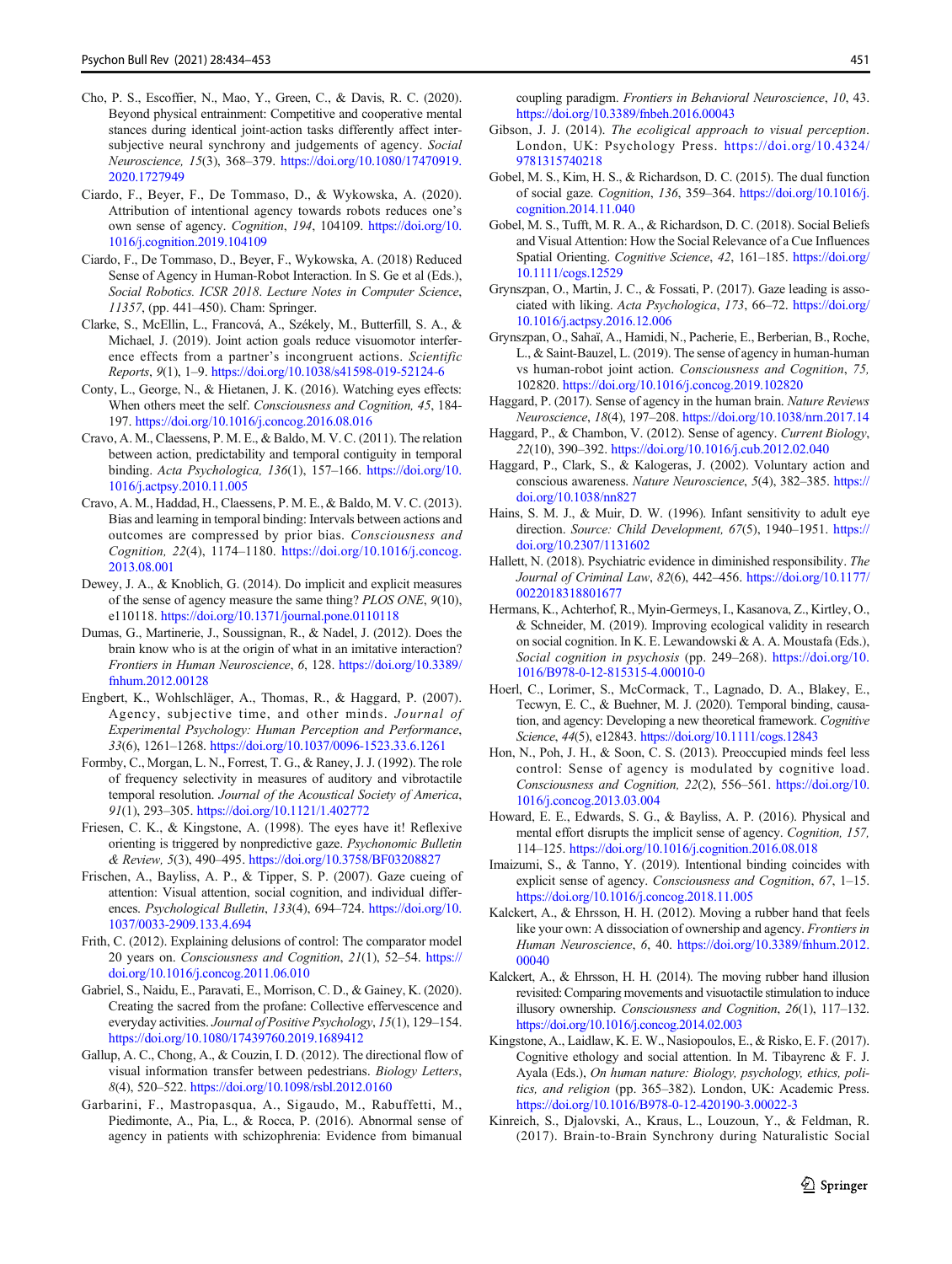<span id="page-18-0"></span>Interactions. Scientific Reports, 7(1), 1-12. [https://doi.org/10.1038/](https://doi.org/10.1038/s41598-017-17339-5) [s41598-017-17339-5](https://doi.org/10.1038/s41598-017-17339-5)

- Krause, S. R. (2012). Plural freedom. Politics and Gender, 8(2), 238–245. <https://doi.org/10.1017/S1743923X12000220>
- Kuhn, G., Teszka, R., Tenaw, N., & Kingstone, A. (2016). Don't be fooled! Attentional responses to social cues in a face-to-face and video magic trick reveals greater top-down control for overt than covert attention. Cognition, 146, 136–142. [https://doi.org/10.1016/j.](https://doi.org/10.1016/j.cognition.2015.08.005) [cognition.2015.08.005](https://doi.org/10.1016/j.cognition.2015.08.005)
- Laidlaw, K. E. W., Foulsham, T., Kuhn, G., & Kingstone, A. (2011). Potential social interactions are important to social attention. Proceedings of the National Academy of Sciences of the United States of America, 108(14), 5548–5553. [https://doi.org/10.1073/](https://doi.org/10.1073/pnas.1017022108) [pnas.1017022108](https://doi.org/10.1073/pnas.1017022108)
- Launay, J., Tarr, B., & Dunbar, R. I. M. (2016). Synchrony as an adaptive mechanism for large-scale human social bonding. Ethology, 122(10), 779–789. <https://doi.org/10.1111/eth.12528>
- Le Bars, S., Devaux, A., Nevidal, T., Chambon, V., & Pacherie, E. (2020). Agents' pivotality and reward fairness modulate sense of agency in cooperative joint action. Cognition, 195, 104117. [https://](https://doi.org/10.1016/j.cognition.2019.104117) [doi.org/10.1016/j.cognition.2019.104117](https://doi.org/10.1016/j.cognition.2019.104117)
- Libet, B. (2002). The timing of mental events: Libet's experimental findings and their implications. Consciousness and Cognition, 11, 291–299. <https://doi.org/10.1006/ccog.2002.0568>
- Limerick, H., Coyle, D., & Moore, J. W. (2014). The experience of agency in human-computer interactions: A review. Frontiers in Human Neuroscience, 8, 643. <https://doi.org/10.3389/fnhum.2014.00643>
- MacKenzie, I. S. (2013). Human-computer interaction: An empirical research perspective. Waltham, MA: Elsevier.
- Majchrowicz, B., & Wierzchoń, M. (2018). Unexpected action outcomes produce enhanced temporal binding but diminished judgement of agency. Consciousness and Cognition, 65, 310–324. [https://doi.org/](https://doi.org/10.1016/j.concog.2018.09.007) [10.1016/j.concog.2018.09.007](https://doi.org/10.1016/j.concog.2018.09.007)
- Mesoudi, A., & Thornton, A. (2018). What is cumulative cultural evolution? Proceedings of the Royal Society B: Biological Sciences, 285(1880), 20180712. <https://doi.org/10.1098/rspb.2018.0712>
- Metcalfe, J., & Greene, M. J. (2007). Metacognition of agency. Journal of Experimental Psychology: General, 136(2), 184–199. [https://doi.](https://doi.org/10.1037/0096-3445.136.2.184) [org/10.1037/0096-3445.136.2.184](https://doi.org/10.1037/0096-3445.136.2.184)
- Michel, C., Wronski, C., Pauen, S., Daum, M. M., & Hoehl, S. (2019). Infants' object processing is guided specifically by social cues. Neuropsychologia, 126, 54–61. [https://doi.org/10.1016/j.](https://doi.org/10.1016/j.neuropsychologia.2017.05.022) [neuropsychologia.2017.05.022](https://doi.org/10.1016/j.neuropsychologia.2017.05.022)
- Montague, P. R., & Lohrenz, T. (2007). To detect and correct: Norm violations and their enforcement. Neuron, 56(1), 14–18. [https://](https://doi.org/10.1016/j.neuron.2007.09.020) [doi.org/10.1016/j.neuron.2007.09.020](https://doi.org/10.1016/j.neuron.2007.09.020)
- Moore, J. W., Middleton, D., Haggard, P., & Fletcher, P. C. (2012). Exploring implicit and explicit aspects of sense of agency. Consciousness and Cognition, 21(4), 1748–1753. [https://doi.org/](https://doi.org/10.1016/j.concog.2012.10.005) [10.1016/j.concog.2012.10.005](https://doi.org/10.1016/j.concog.2012.10.005)
- Moore, J. W., & Obhi, S. S. (2012). Intentional binding and the sense of agency: A review. Consciousness and Cognition, 21(1), 546-561. <https://doi.org/10.1016/j.concog.2011.12.002>
- Nummenmaa, L., & Calder, A. J. (2009). Neural mechanisms of social attention. Trends in Cognitive Sciences, 13(3), 135–143. [https://doi.](https://doi.org/10.1016/j.tics.2008.12.006) [org/10.1016/j.tics.2008.12.006](https://doi.org/10.1016/j.tics.2008.12.006)
- Obhi, S. S., & Hall, P. (2011a). Sense of agency and intentional binding in joint action. Experimental Brain Research, 211(3/4), 655–662. <https://doi.org/10.1007/s00221-011-2675-2>
- Obhi, S. S., & Hall, P. (2011b). Sense of agency in joint action: Influence of human and computer co-actors. Experimental Brain Research, 211(3/4), 663–670. <https://doi.org/10.1007/s00221-011-2662-7>
- Pacherie, E. (2012). The phenomenology of joint action: Self-agency vs. joint-agency. In A. Seemann (Ed.), Joint attention: New developments in psychology, philosophy of mind, and social neuroscience

(pp. 343–389). Cambridge, MA: MIT Press. Retrieved from [https://](https://jeannicod.ccsd.cnrs.fr/ijn_00778370) [jeannicod.ccsd.cnrs.fr/ijn\\_00778370](https://jeannicod.ccsd.cnrs.fr/ijn_00778370). Accessed 22 Aug 22 2020

- Pacherie, E. (2014). How does it feel to act together? Phenomenology and the Cognitive Sciences, 13(1), 25–46. [https://doi.org/10.1007/](https://doi.org/10.1007/s11097-013-9329-8) [s11097-013-9329-8](https://doi.org/10.1007/s11097-013-9329-8)
- Pfeiffer, U. J., Schilbach, L., Jording, M., Timmermans, B., Bente, G., & Vogeley, K. (2012). Eyes on the mind: Investigating the influence of gaze dynamics on the perception of others in real-time social interaction. Frontiers in Psychology, 3, 537. [https://doi.org/10.3389/](https://doi.org/10.3389/fpsyg.2012.00537) [fpsyg.2012.00537](https://doi.org/10.3389/fpsyg.2012.00537)
- Pfeiffer, U. J., Schilbach, L., Timmermans, B., Kuzmanovic, B., Georgescu, A. L., Bente, G., & Vogeley, K. (2014). Why we interact: On the functional role of the striatum in the subjective experience of social interaction. NeuroImage, 101, 124-137. [https://doi.](https://doi.org/10.1016/j.neuroimage.2014.06.061) [org/10.1016/j.neuroimage.2014.06.061](https://doi.org/10.1016/j.neuroimage.2014.06.061)
- Pfeiffer, U. J., Vogeley, K., & Schilbach, L. (2013). From gaze cueing to dual eye-tracking: Novel approaches to investigate the neural correlates of gaze in social interaction. Neuroscience and Biobehavioral Reviews, 37(10), 2516–2528. [https://doi.org/10.1016/j.neubiorev.](https://doi.org/10.1016/j.neubiorev.2013.07.017) [2013.07.017](https://doi.org/10.1016/j.neubiorev.2013.07.017)
- Pfister, R., Obhi, S. S., Rieger, M., & Wenke, D. (2014). Action and perception in social contexts: Intentional binding for social action effects. Frontiers in Human Neuroscience, 8, 667. [https://doi.org/](https://doi.org/10.3389/fnhum.2014.00667) [10.3389/fnhum.2014.00667](https://doi.org/10.3389/fnhum.2014.00667)
- Reader, A. T., & Holmes, N. P. (2016). Examining ecological validity in social interaction: Problems of visual fidelity, gaze, and social potential. Culture and Brain, 4(2), 134–146. [https://doi.org/10.1007/](https://doi.org/10.1007/s40167-016-0041-8) [s40167-016-0041-8](https://doi.org/10.1007/s40167-016-0041-8)
- Reddan, M. C., Young, H., Falkner, J., López-Solà, M., & Wager, T. D. (2020). Touch and social support influence interpersonal synchrony and pain. Social Cognitive and Affective Neuroscience, 15(10), 1064–1075. <https://doi.org/10.1093/scan/nsaa048>
- Reddish, P., Tong, E. M. W., Jong, J., & Whitehouse, H. (2020). Interpersonal synchrony affects performers' sense of agency. Self and Identity, 19(4), 389–411. [https://doi.org/10.1080/15298868.](https://doi.org/10.1080/15298868.2019.1604427) [2019.1604427](https://doi.org/10.1080/15298868.2019.1604427)
- Richardson, M. J., & Johnston, L. (2005). Person recognition from dynamic events: The kinematic specification of individual identity in walking style. Journal of Nonverbal Behavior, 29(1), 25-44. [https://](https://doi.org/10.1007/s10919-004-0888-9) [doi.org/10.1007/s10919-004-0888-9](https://doi.org/10.1007/s10919-004-0888-9)
- Richardson, M. J., Marsh, K. L., Isenhower, R. W., Goodman, J. R. L., & Schmidt, R. C. (2007). Rocking together: Dynamics of intentional and unintentional interpersonal coordination. Human Movement Science, 26(6), 867–891. <https://doi.org/10.1016/j.humov.2007.07.002>
- Rilling, J. K., & Sanfey, A. G. (2011). The neuroscience of social decision-making. Annual Review of Psychology, 62(1), 23-48. [https://](https://doi.org/10.1146/annurev.psych.121208.131647) [doi.org/10.1146/annurev.psych.121208.131647](https://doi.org/10.1146/annurev.psych.121208.131647)
- Risko, E. F., Richardson, D. C., & Kingstone, A. (2016). Breaking the fourth wall of cognitive science: Real-world social attention and the dual function of gaze. Current Directions in Psychological Science, 25(1), 70–74. <https://doi.org/10.1177/0963721415617806>
- Ruess, M., Thomaschke, R., Haering, C., Wenke, D., & Kiesel, A. (2018). Intentional binding of two effects. Psychological Research, 82(6), 1102–1112. <https://doi.org/10.1007/s00426-017-0892-4>
- Ruess, M., Thomaschke, R., & Kiesel, A. (2017). The time course of intentional binding. Attention, Perception, and Psychophysics, 79(4), 1123–1131. <https://doi.org/10.3758/s13414-017-1292-y>
- Ruess, M., Thomaschke, R., & Kiesel, A. (2018a). Intentional binding of visual effects. Attention, Perception, & Psychophysics, 80(3), 713– 722. <https://doi.org/10.3758/s13414-017-1479-2>
- Ruess, M., Thomaschke, R., & Kiesel, A. (2018b). The time course of intentional binding for late effects. Timing and Time Perception, 6(1), 54–70. <https://doi.org/10.1163/22134468-00002099>
- Sahaï, A., Desantis, A., Grynszpan, O., Pacherie, E., & Berberian, B. (2019). Action co-representation and the sense of agency during a joint Simon task: Comparing human and machine co-agents.